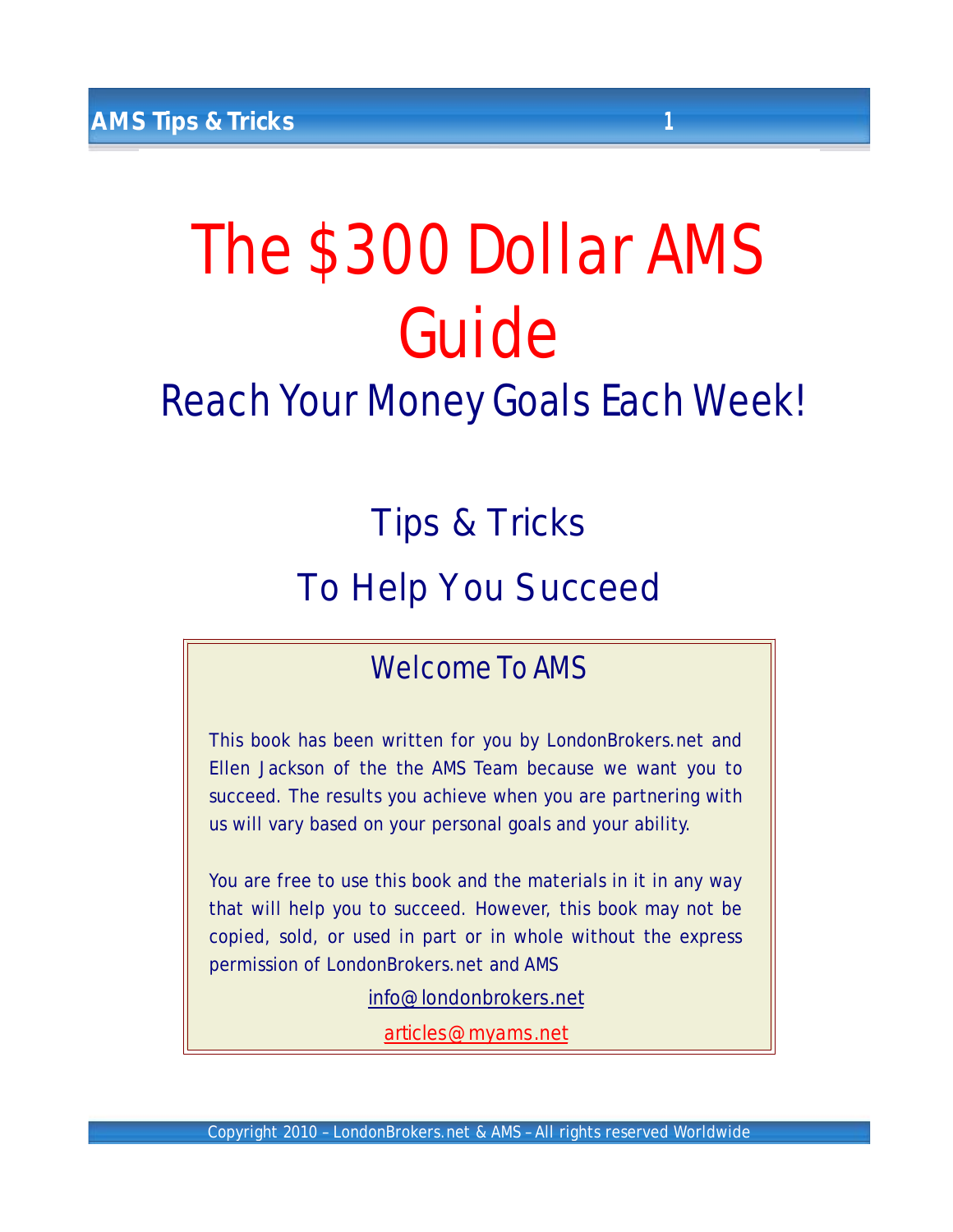*H*i There – My name is Ellen and I'd like to take this opportunity to give you <sup>a</sup> personal welcome. I am a writer here with AMS. I was asked to write this book because I'm an author, am told I am an organizational guru, and make pretty good money writing articles here.

The potential for a good income here is very real. I usually average about \$300 per week and have the flexibility to make more, or less, depending on the hours that I choose to work. This is not the normal amount of money that you can expect to make as you are learning how to use the system. But, if you follow some of my tips and tricks, set goals, and learn how to work with the system, you will be able to make the amount of money that you want.

Some of you will get to know me through the Writing University and help desk. We have both a writing help (me), and Technical help (Janet, John, Pete, Richard and others). If you need any help at all, we are for you and will do our best to help you to succeed and reach your goals.

The first seven articles that you write will be reviewed carefully by the editorial team. After that, you will be able to get your quota of articles increased. If you have any questions at all after reading this book and watching the videos, please don't hesitate to ask.

The team at LondonBrokers.net are constantly improving the system and way that things are done. So, you may notice something different once in a while when you open your system. If you are concerned, just pop onto the help desk and we'll be happy to help.

> Thank you and welcome aboard Ellen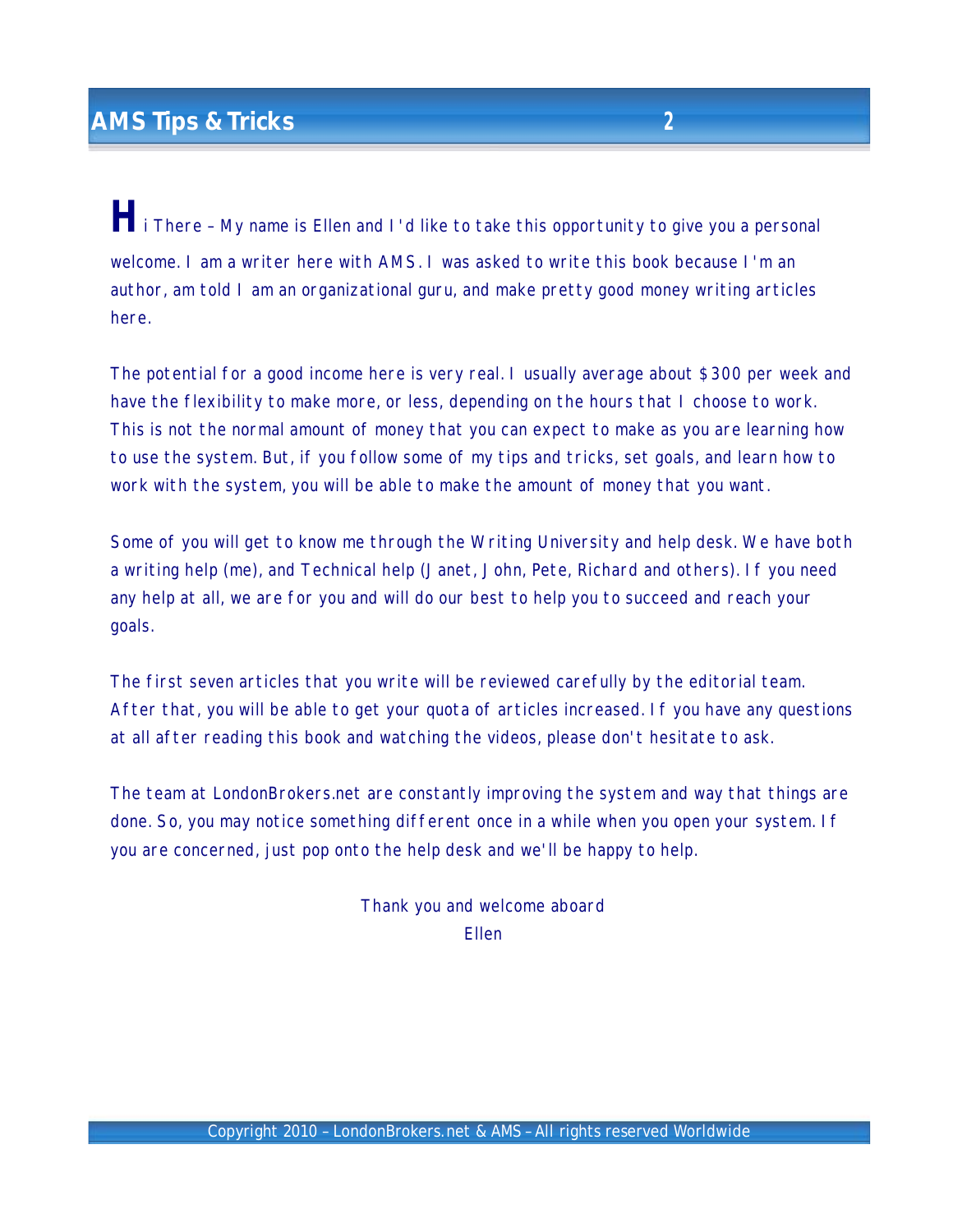| Chapter 3: Making Writing Faster And Easier 8 |  |
|-----------------------------------------------|--|
|                                               |  |
| Chapter 5: Article Problems and Solutions13   |  |
|                                               |  |
|                                               |  |
|                                               |  |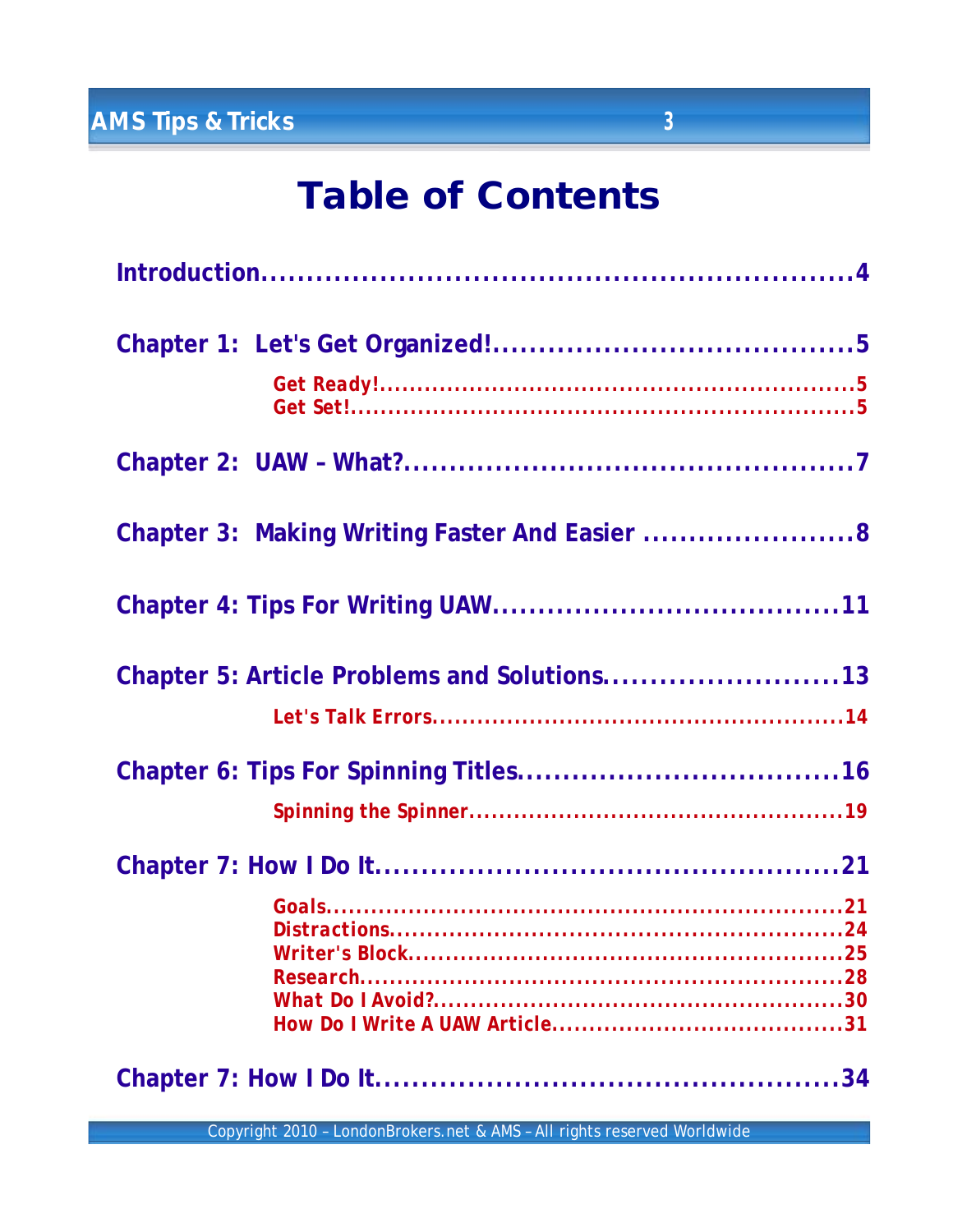# **Introduction**

Welcome to AMS! We want to take a little time to welcome you to AMS and introduce you to some ways that you can get comfortable with our system and start earning the amount of money that you want.

Our team is constantly working on ways to help you be more successful. You are encouraged to let us know when you have an idea that can make the system run smoother, faster, better, or easier.

As you read through this book you might have more questions about a part, or maybe you will think of something that should be discussed. Let us know!

Following a few easy steps will help you to get organized, learn the system, and learn some valuable tips and tricks that will help you succeed. We are glad that you have chosen to partner with us and are looking forward to your success!

> Pete & Your AMS Team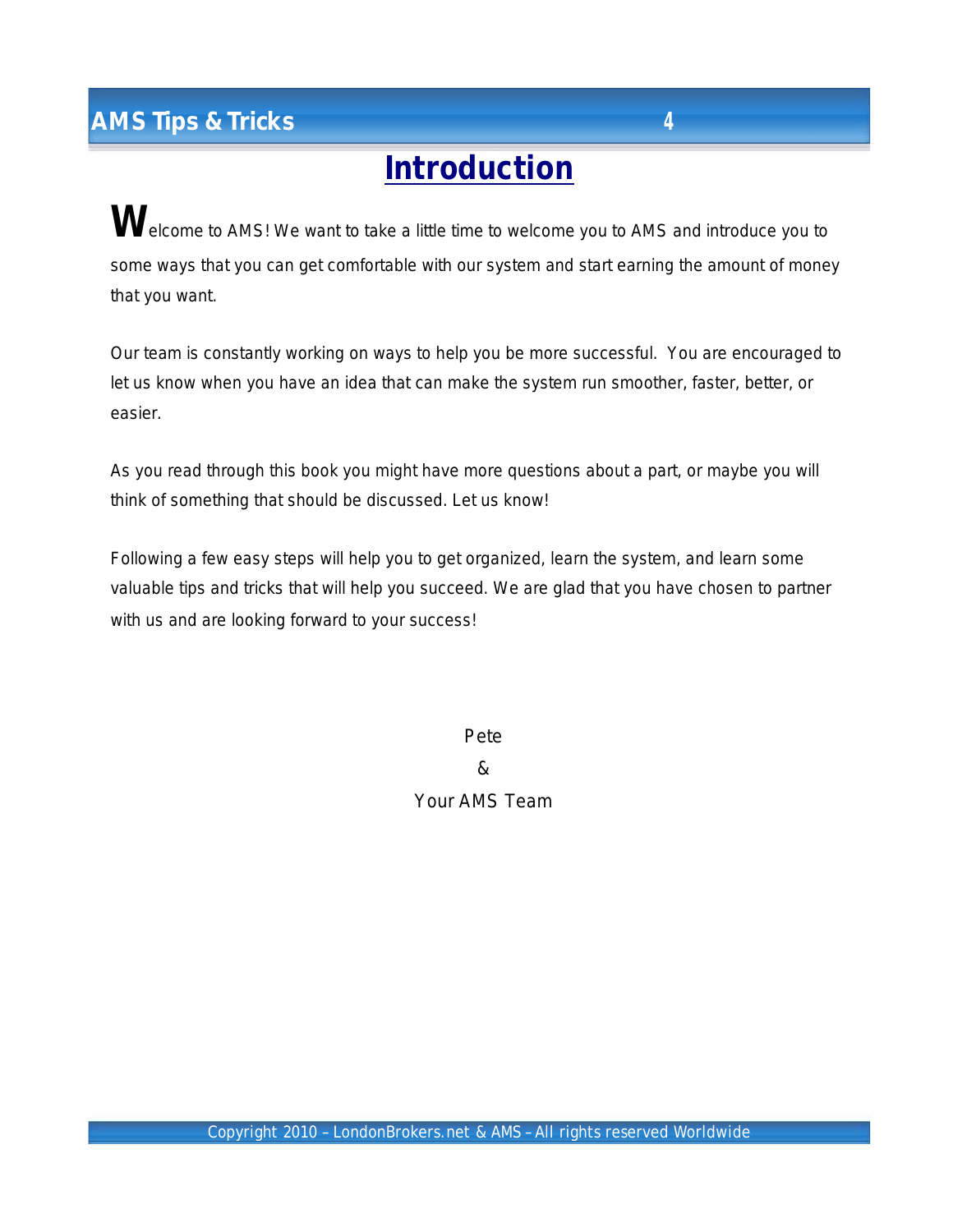# **Chapter 1: Let's Get Organized!**

The most important way to start making writing articles is to get organized. Getting organized involves more than just paper. It is also about time, how you look at the articles you are writing, and setting goals. There are some really simple ways to get organized so we're going to break them into sections for you here.

## *Get Ready!*

Make sure that you have put your computer in an area where you won't have to move it and where you can leave papers out. Some of the topics you get will require some research. You will need to have a place to look things up and write.

You will need a notebook and paper. This is really important.



**IMPORTANT TIP**: DO NOT print research material. DO NOT copy and paste research onto your computer. You will be able to write much better and faster if you make notes of what you read in your own words in a notebook.

**Keep your notebooks**. You will find that you will write about some topics several times and having your notes available will save you a lot of time. You won't have to look the topic up again!

## *Get Set!*

How much money do you really want to make???? You probably know how much you want to eventually make. But you need to plan small, achievable goals when you first start so you don't get frustrated. We'll talk about your goals a little farther on. But, think about how many articles you need to complete and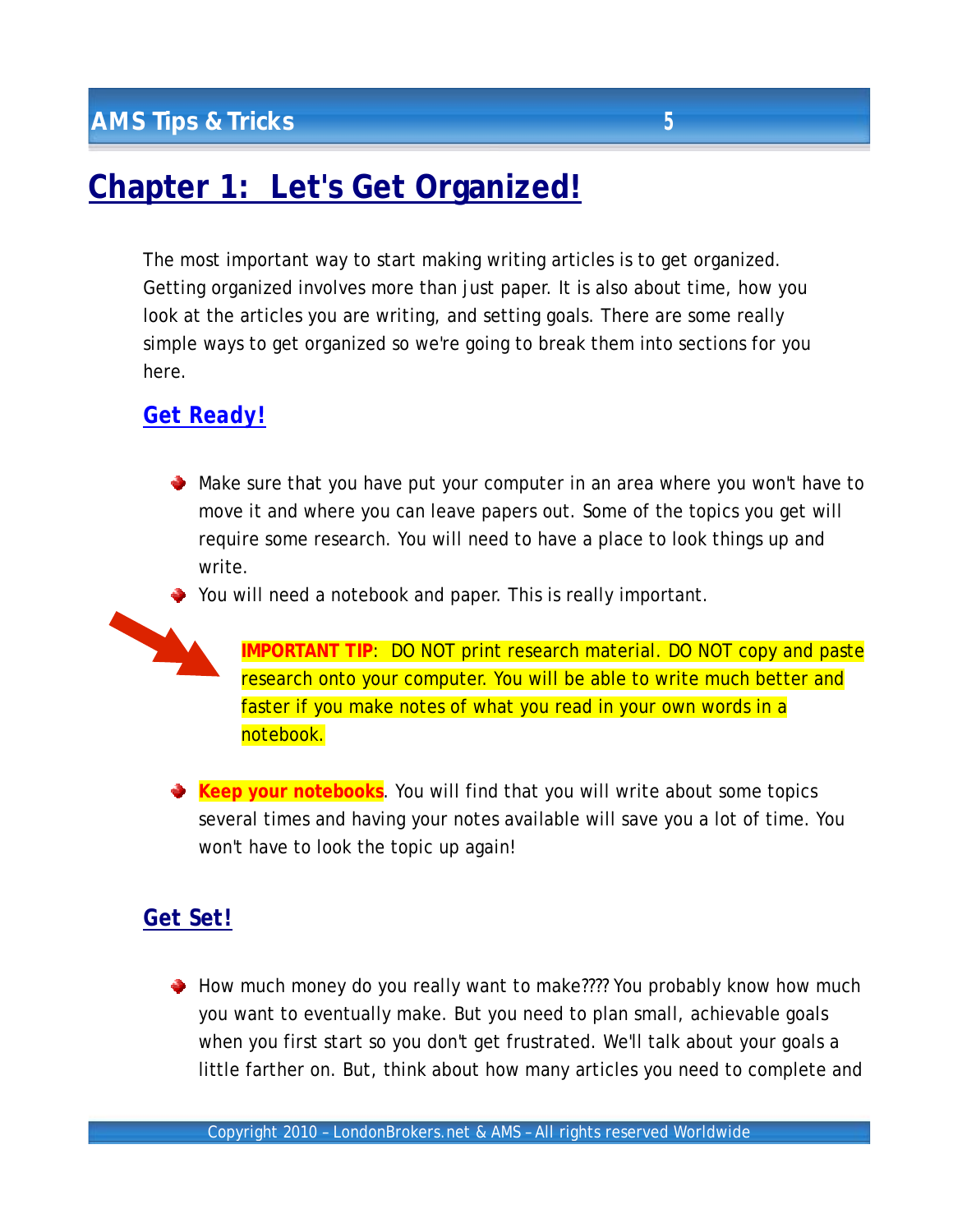submit each week to make the weekly goal that you want right now.

- ◆ Make a commitment to work at a certain time each day. You might be a person who works better in the morning. Maybe you work better at night. When you are working you cannot be interrupted! Make some rules and stick with them. These are the big DOs and DON'Ts to reach your goal.
	- **DO** set a specific time that you will work each day. When you first start, will take longer for you to complete a UAW article. You need to commit the time it takes to reach your goal. If you want to make \$100 a week when you first start, you will need to complete about 17 articles a week. That is about 3 articles a day, six days a week. So, to make \$100 a week, you will need to dedicate at least 3 hours a day to writing. (You will get faster, but when you start you want to set achievable goals).
	- **DON'T** answer the phone when you are working. We all have answering machines, let the machine pick up the phone.
	- **DON'T** set yourself up for failure! A lot of people try to work when the kids need attention, you have a meeting, or you need to take care of business. Your work time is your money time, when you are interrupted or allow interruptions, you are losing money.

There are a couple of things to remember about writing. Successful writers are not particularly the best writers in the world. They don't always dot every "I" and cross every "T." They are definitely not perfect. BUT,

Successful writers get up every day and write. Writing is a lot like exercising. It's not something anybody wants to do every day, but you have to figure out what motivates you to get up and do it. Whether you want to pay some bills, buy something special, or have some extra money just to spend, you need to figure out what motivates you and when you are thinking about stopping, remember that goal.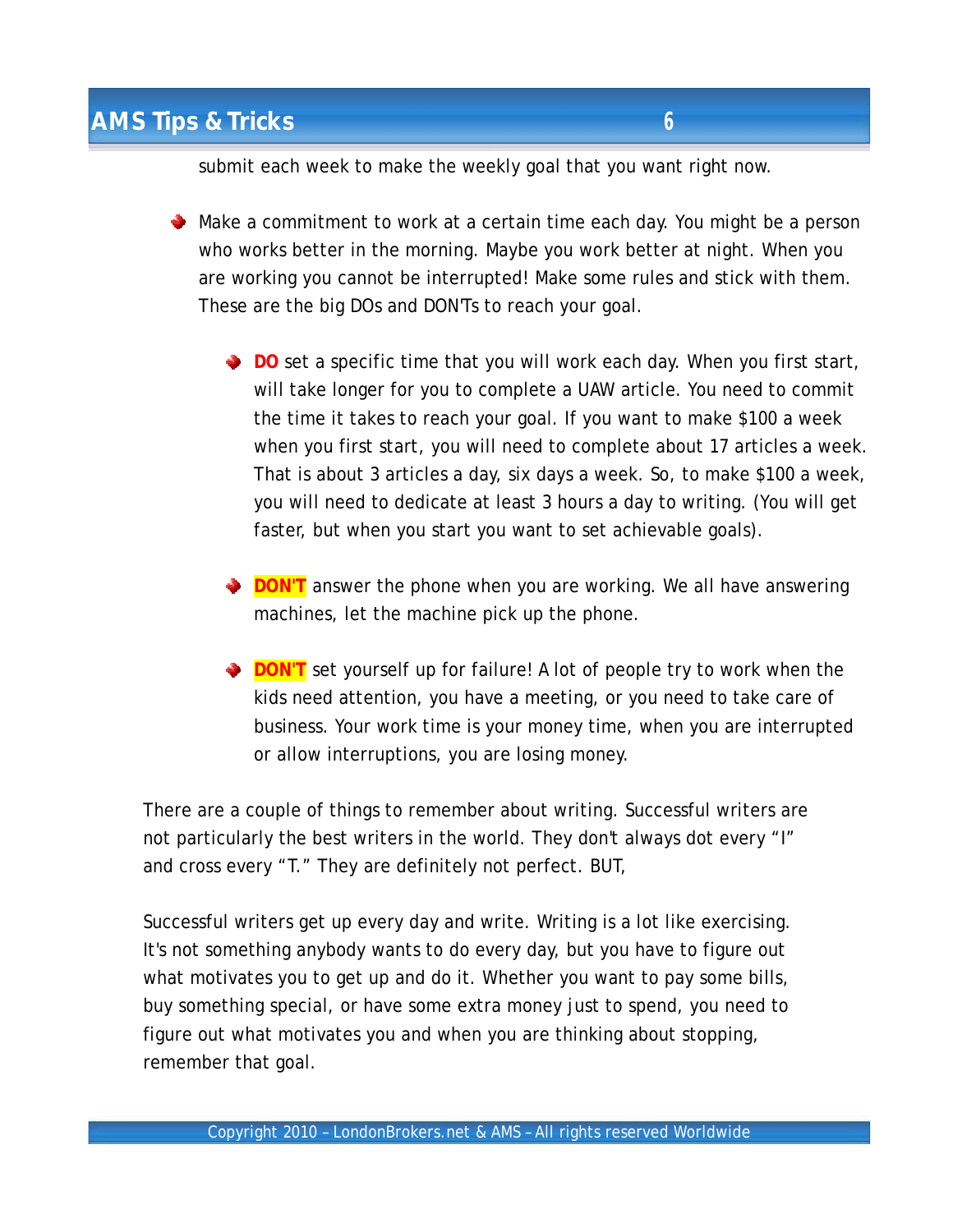# **Chapter 2: UAW – What?**

It's always easier to do something faster when you understand what the heck you are doing. Most people don't really know what UAW is or where it goes when an article is written. Trying to write 3-4-or 500 words about a short few words with no clues about what it is, what the expectations are or how to do it can slow you down and get frustrating. So, let's first take a look at some facts that will make writing UAW articles a little easier.

#### **Where do they come from?**

We get orders from all over the world. Clients who are putting content in their websites, advertising, articles, brochures, and marketing packets use our services. They are selling a product and the article that we are writing is going to help them do that.

So, what a person who is speaking American sees when they look at a keyword, may not be what the keyword actually is. For example. What would you write about if you saw the key words "hob top"? Or, how about "glass house"? There are a lot of words used in other countries that don't translate to American English and a lot of American words that don't translate or mean the same thing in other country's English. You need to write for a global audience and have your article make sense to everyone.

#### **What happens to the articles?**

The 3 articles that a client gets is not the end of the articles life. Our articles will be spun from what we have produced up to 1,500 times. Every paragraph in every article will be moved and placed in another place.

This means that our articles do not have a beginning, middle, and end. And, this is a big reason why you want to have the keywords in the first paragraph and last paragraph.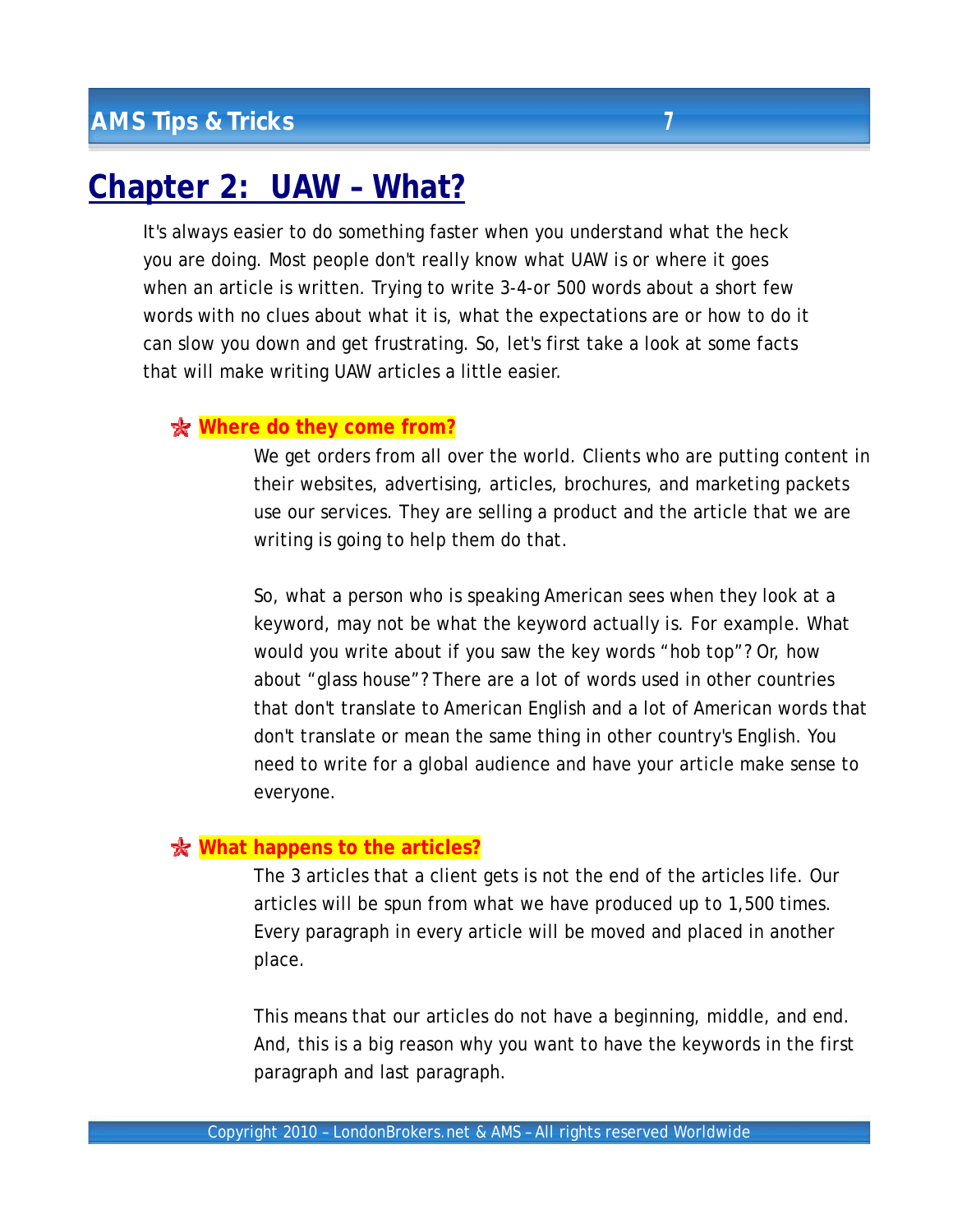# **Chapter 3: Making Writing Faster And Easier**

There are some quick tips that will make writing faster and easier for you. When you are writing an article, it is important to remember that while you are not selling the product or key words, you are not against them either. The person who is submitting the articles we write to publishers is the "writer" of the article. If our opinion is asked for, we will be told in the comments what our opinion should be. The following tips will help you when you are writing for speed and ease.

#### **1.The key word is key**

An article is interesting if it is not a recitation of facts and figures. It is important to remember that you are not reaching a specifically targeted audience with an article you are reaching a lot more people who may have only a general idea of what you are talking about. When writing remember that your goal is to write something interesting about two or three words.

Do not give advice, an opinion, or a reason why someone should use the product. While you may think that drinking milk every day is a good thing, you woul feel really bad if someone who is allergic to milk drank milk because you told them to.

The key word goes in the title, first paragraph and last paragraph. We have clients that ask for it to be used more and do so. On the bottom of your UAW wizard, you will see the density when you check your article. It is set for a 1.15% limit. However, this limit is too high for some publishers so unless asked to do so, don't go crazy with the key words.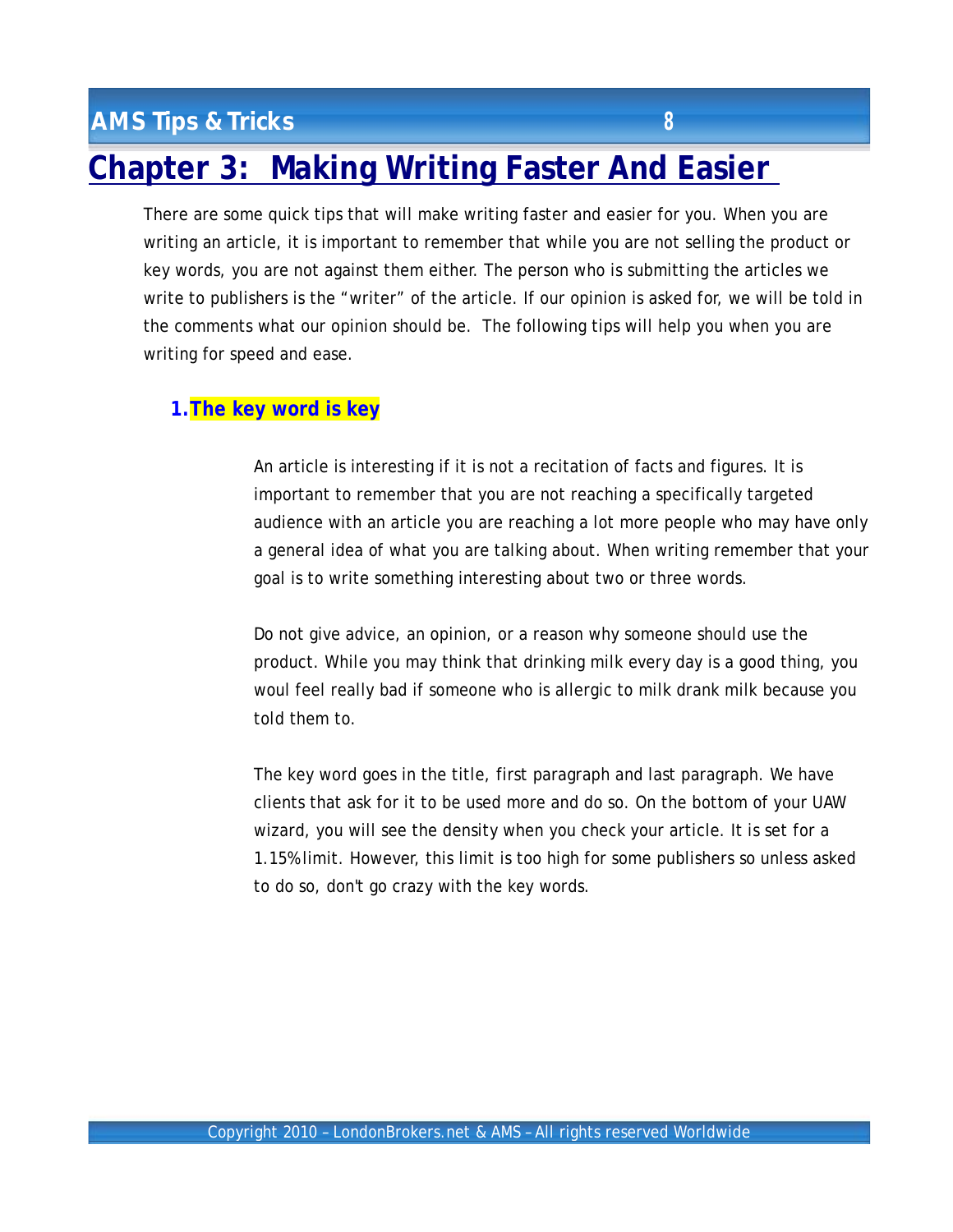#### **2.Easy to read**

It is important that articles not be written with the acronyms and slang that is only known to the a specific target audience.

If a person wanted to know the details about the product we are writing about, they would look in Wikipedia. You don't have to research the keywords and write a lot of details.

Find one or two things about the products or key words that you know about or can related to and write about those. For example, think about postcards (the kind you mail). How much do you think a person could say about postcards?

We had a whole bunch of 500 word post card articles requested once. Now, keeping in mind that nobody wants articles that are about the history of postcards, what would you write? Without looking anything up? Well, you could do 500 words on the different kinds of paper used for post cards. You could do 500 words on how to make your own postcards, you could do 500 words on how to make a schedule to send out postcards, and you could do 500 words on how to use postcards for marketing.

The point is that these are all topics that will be accepted by publishers because people would be interested in reading about the information and they are "actually" selling postcards.



**IMPORTANT TIP**: **DON'T OVERTHINK YOUR TOPICS! Remember the KISS principle** *(Keep It Simple Stupid)***. We receive very few topics that require a lot of research**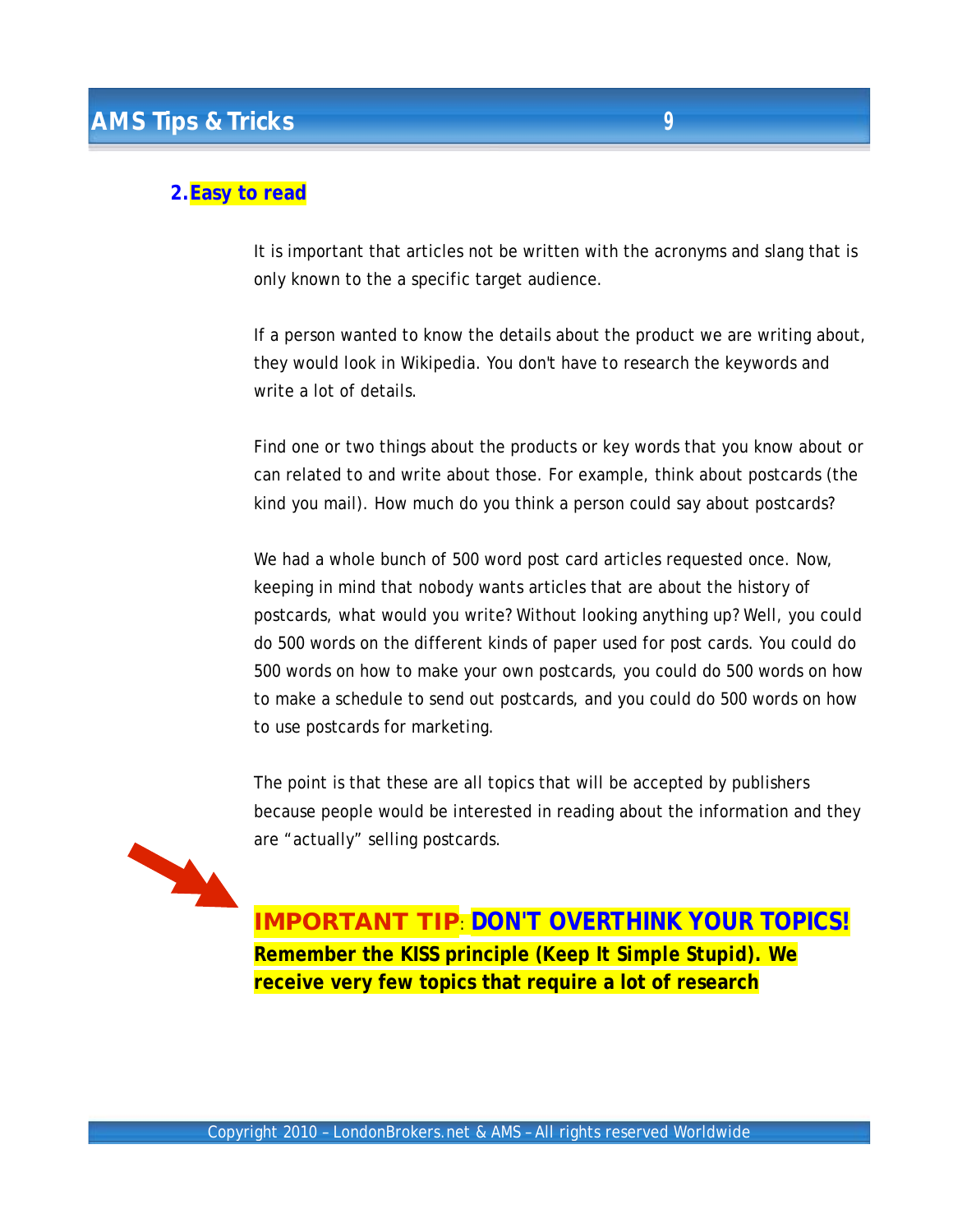#### **3.Easy to understand**

Again, remember that American English is a slang of other types of English and a lot of our words don't mean the same thing in other countries as they do in the US. For instance, if you were writing an insurance article in American English you might automatically say, "Getting an insurance plan will..." Well, in just about every other country in the world they say "scheme" instead of "plan." While scheme is a bad thing when used with any business word in American English, it is a good thing in other countries. Again, we go to KISS.

"Getting insurance **coverage** will..." If you are using words that are uniquely American, you will not reach the global audience that you are writing for. So, pick the easy word that fits.

#### **4.Write Complete Sentences**

It is very important to write complete sentences. For one thing, you will get your word count a lot faster. But also, incomplete sentences are very hard to read.

Don't use slang when you are writing. And, it is important that you know what the word you are writing means. If you are not sure of the meaning of a word you are using, then don't use it. Or, look it up.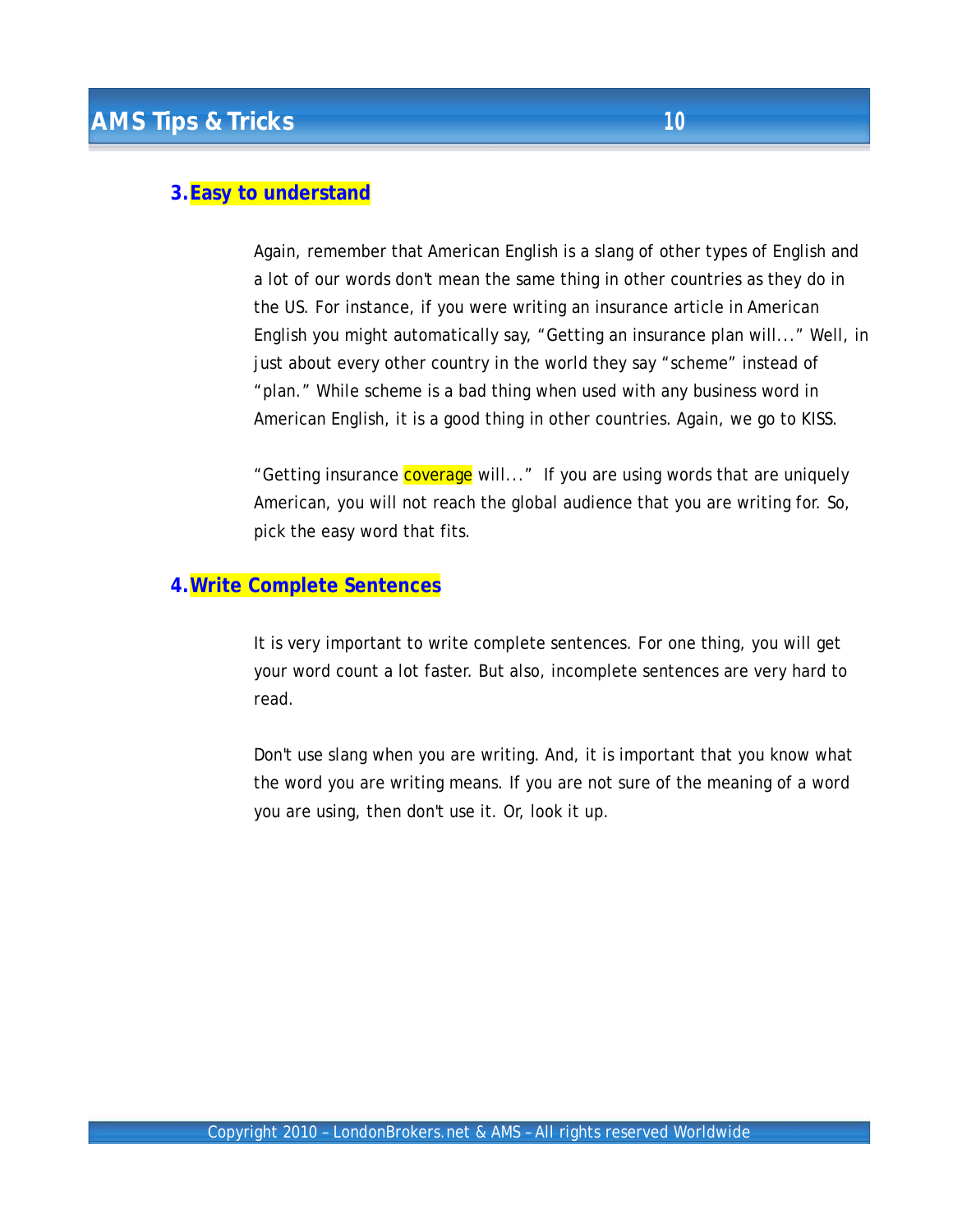# **Chapter 4: Tips For Writing UAW**

If you have not watched the video yet, you will want to go to <http://www.myams.net/UAW-Instructions.html> and watch it. We are going to talk about some of the tips to make writing UAW faster and how to deal with some of the problems that sometimes come up and you may get confused if you don't have a point of reference.

#### **Writing the 1st article**

Do not get technical or use a lot of words that can't be changed. Most people have problems doing Articles 2 and 3 because they have written their best in article 1.

Don't ramble when you are writing the article. It is very hard to spin an article that has rambling sentences.

The more precise you are in your  $1<sup>st</sup>$  article, the harder it will be to spin. For instance, if you say "You will find...," you are going to have a hard time spinning articles 2 and three. If you say , "A person will find...," You can spin it to "An individual will find...," and "People will find..." without losing the meaning of the sentence.

You can only spin number once. 1000 can be changed to one thousand. If you have to use numbers make sure that the sentence that surrounds the number can be spun twice.

**IMPORTANT TIP**: **The system does not recognize numerals, if you have to use numbers in your article use 1000 twice don't write one thousand two times or it may appear as a duplicate.**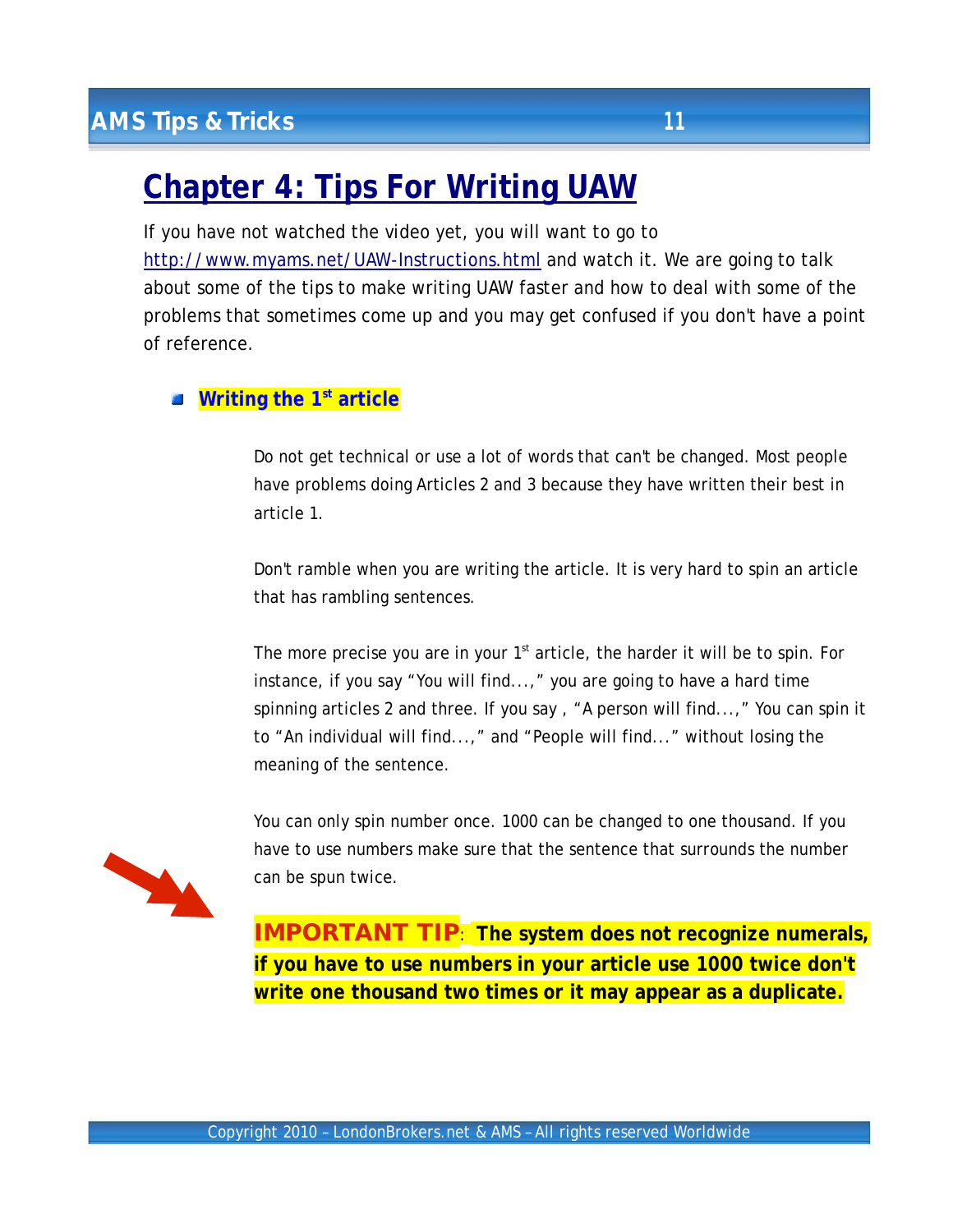## **Spinning Faster**

Your paragraphs do not have to be the same length. They only have to "mean" the same thing. Don't spend a lot of time trying to think up a  $3<sup>rd</sup>$ sentence when you have put the meaning into two.

When you look at the paragraph in step 2, don't read the paragraph from the beginning to end. Read the last sentence first. This will remove the block that usually occurs when a person is trying to rewrite a paragraph.

If you don't have enough words when you have completed the article, go back and add a sentence to the end of the shortest paragraph. Don't give the sentence a lot of thought, your subconscious will already know what goes in the spot, just type a sentence and click "check" again. If it is still short, go to the next short paragraph, type a sentence and click "check" again.

Don't overuse key words. When there are too many keywords in the articles they will be rejected when they are submitted. Follow the guidelines found in the video and create flow when you use them.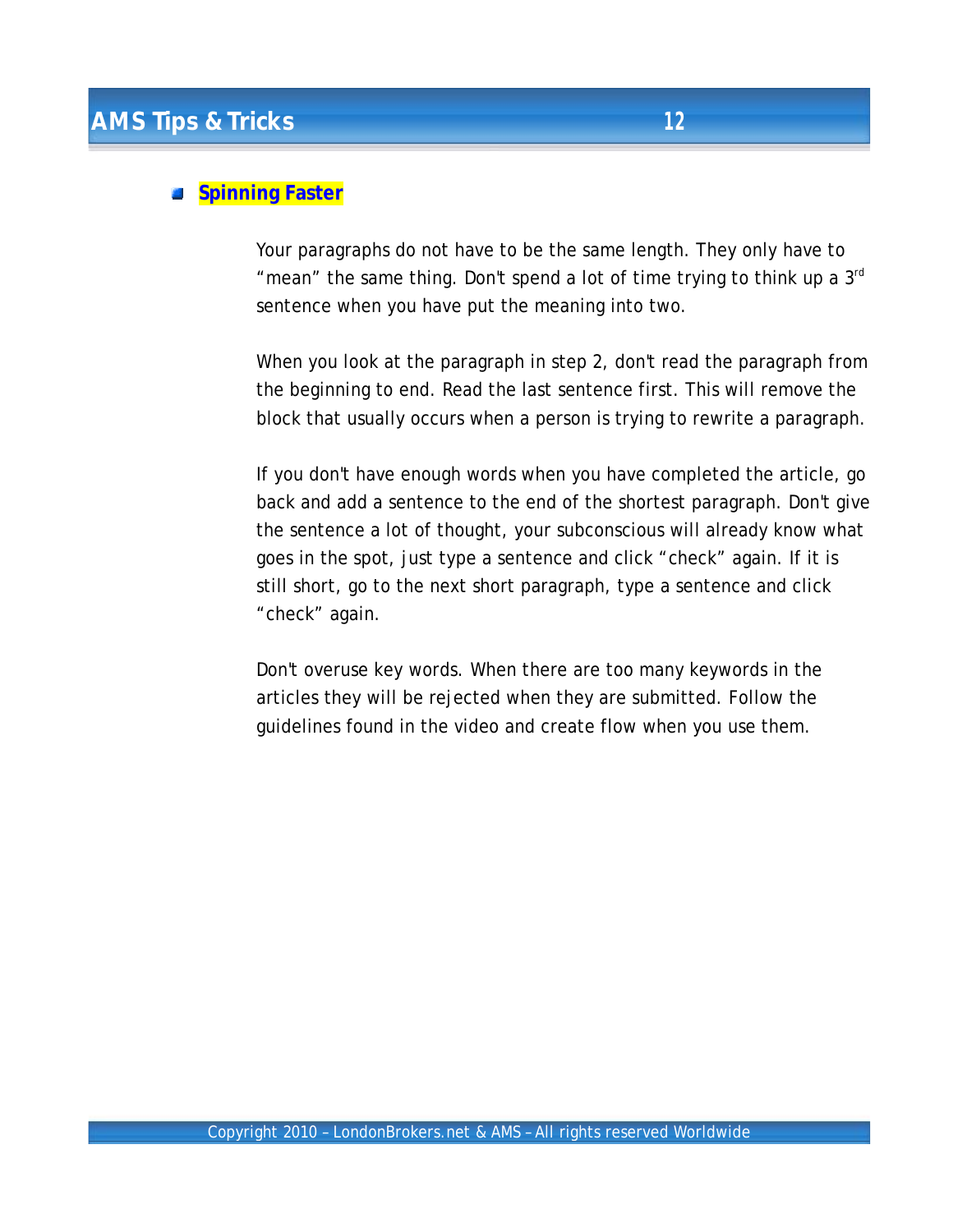# **Chapter 5: Article Problems and Solutions**

#### **Freezing Up**

There are many reasons that your system might freeze up. There are a few easy ways to avoid losing your work when your system freezes that will be helpful. First, the easy one.

If you are going to get up when you are working on your articles, click "check." When the error messages show up at the bottom of the screen, the page has been saved. When you come back, click the refresh button at the top of your screen



When you click refresh, you may need to sign back into your system depending on how long you have been gone. But, when you click on the topic in your open order board you will find that your data will be in the page where you left it.

The next way to retrieve your data takes longer and will require you to follow some steps. Use this system when the system freezes and you can't save (remember if you don't get the error messages, your data has not been saved).

- 1.Open a blank page in word
- 2.Go the the frozen page.
- 3.Click edit then "select all"

|             |     | Job Offer For Article Writers - Windows Internet Explorer |               |                                                                                                                                                                                                                                                                                                                                                                                                                                          |                        |
|-------------|-----|-----------------------------------------------------------|---------------|------------------------------------------------------------------------------------------------------------------------------------------------------------------------------------------------------------------------------------------------------------------------------------------------------------------------------------------------------------------------------------------------------------------------------------------|------------------------|
|             |     | 2 http://www.londonbrokers.net/Job-Offer.html             |               | $\bullet$ 2 $\bullet$ $\times$<br>ook cover creator                                                                                                                                                                                                                                                                                                                                                                                      | $\Omega$ +             |
| File        | Edi | View<br>Favorites                                         | Tools<br>Help |                                                                                                                                                                                                                                                                                                                                                                                                                                          |                        |
| $\times$    |     | Cut                                                       | $Ctrl+X$      | • Starch → 同· 品· W の 介 · 感 · 画 声 中 · 图 · U Sidewiki ·   »                                                                                                                                                                                                                                                                                                                                                                                | $\leftarrow$ Sign In - |
| $\times$    |     | Copy<br>Paste                                             | $Ctr1-V$      | A My Apps $\bigotimes$ $\bigotimes$ $\bigotimes$ $\bigotimes$ $\bigotimes$ $\bigotimes$ $\bigotimes$ $\bigotimes$ $\bigotimes$ $\bigotimes$ $\bigotimes$ $\bigotimes$ $\bigotimes$ $\bigotimes$ $\bigotimes$ $\bigotimes$ $\bigotimes$ $\bigotimes$ $\bigotimes$ $\bigotimes$ $\bigotimes$ $\bigotimes$ $\bigotimes$ $\bigotimes$ $\bigotimes$ $\bigotimes$ $\bigotimes$ $\bigotimes$ $\bigotimes$ $\bigotimes$ $\$<br><b>WEB SEARCH</b> |                        |
| <b>SIRF</b> |     | Select All                                                | $Ctrl + A$    | pr 2 Suggested Sites v & Suggested Sites 2 Get More Add-ons v 2 Access cPanel Webmail                                                                                                                                                                                                                                                                                                                                                    |                        |
| e           |     | Find on this Page                                         | $Ctrl + F$    | ☆ ▼ 同 ▼ □ ■ ▼ Page ▼ Safety ▼ Tools ▼ ☆                                                                                                                                                                                                                                                                                                                                                                                                  |                        |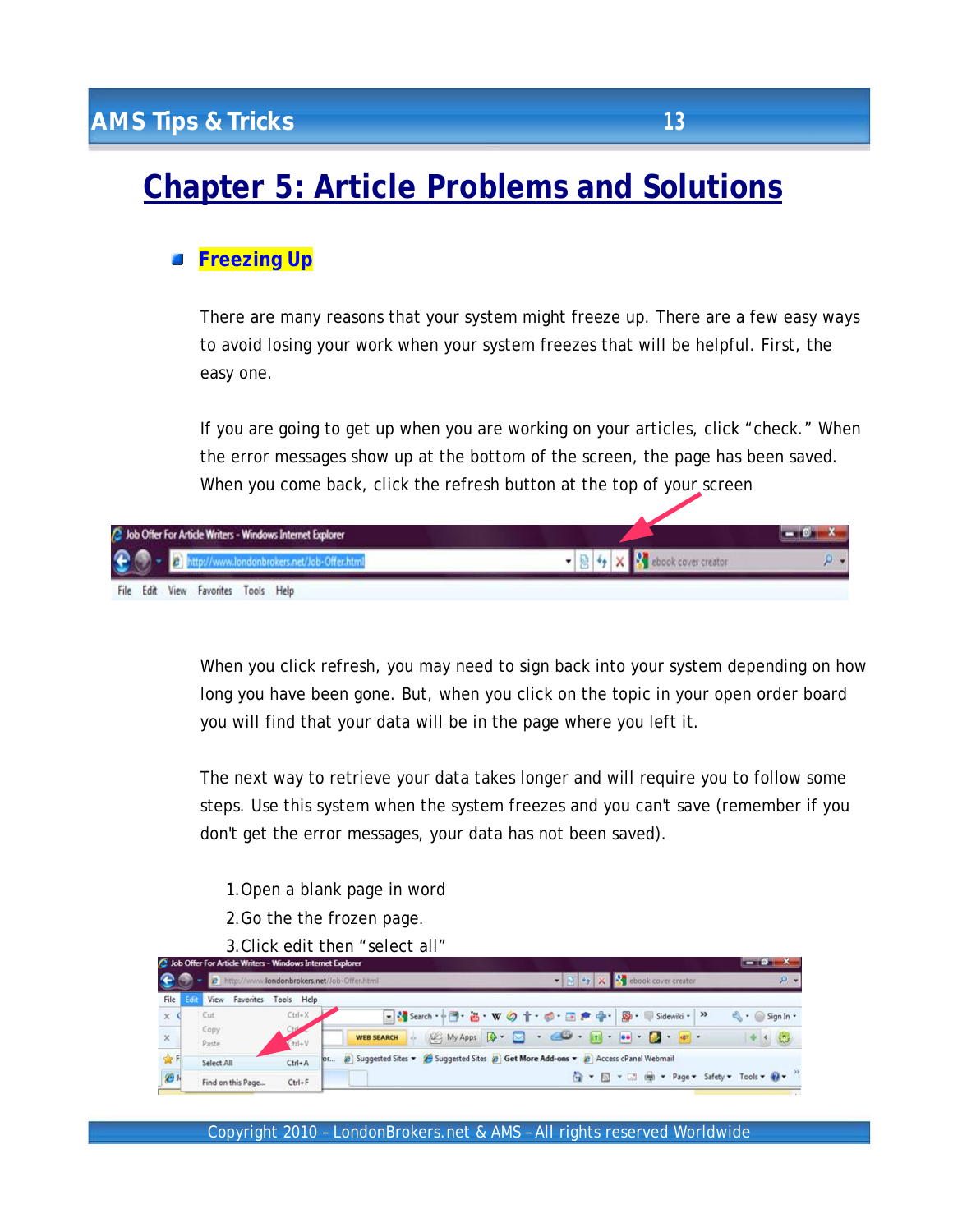- 4.Click copy (Note this will not work if you right click)
- 5.Go to the word page, right click and paste
- 6.Go back to the AMS and click the refresh button (It will refresh with data lost)
- 7.You can either print the page from word and retype the information in, or you can copy each paragraph back into it's box from word.
- 8.To copy from word back to AMS:
- 9.highlight the paragraph in word (you won't see the whole paragraph), using your mouse click three times, that will highlight the paragraph
- 10.click Ctrl-C
- 11.Go to the blank paragraph box
- 12.click Ctrl-V to paste
- 13.Then, repeat until the page is complete and spell check then "check".

Depending on your preference use the fastest way to replace the article.

## *Let's Talk Errors*

- $\blacktriangleright$  The most common errors will be article too short You know how to fix that.
- ◆ No Key words in Title or First paragraph You will find that keywords that contain numbers and letters will often read as not in title or first paragraph. But, just in case.
	- $\blacktriangleright$  Highlight the keywords from the top of the page and paste them into the area where they are shown on your title and first paragraph.
	- When you have made sure that the keywords are in the system, email [articles@myams.net](mailto:articles@myams.net) and let her know. She will be able to fix it for you.

Duplicate errors – A few tricks for getting duplicates cleared.

- $\rightarrow$  Start with the bottom duplication and work up. To make finding the duplication faster, use the search feature on your toolbar.
- **→** Click "edit", click "Find on this page" and type the phrase or word in the box. Click next and the phrases will be highlighted on the page.
- $\div$  Fix, the duplication
- $\div$  Click Check, if it still is showing duplicates then do the next one.
- **►** Click check after you make each change.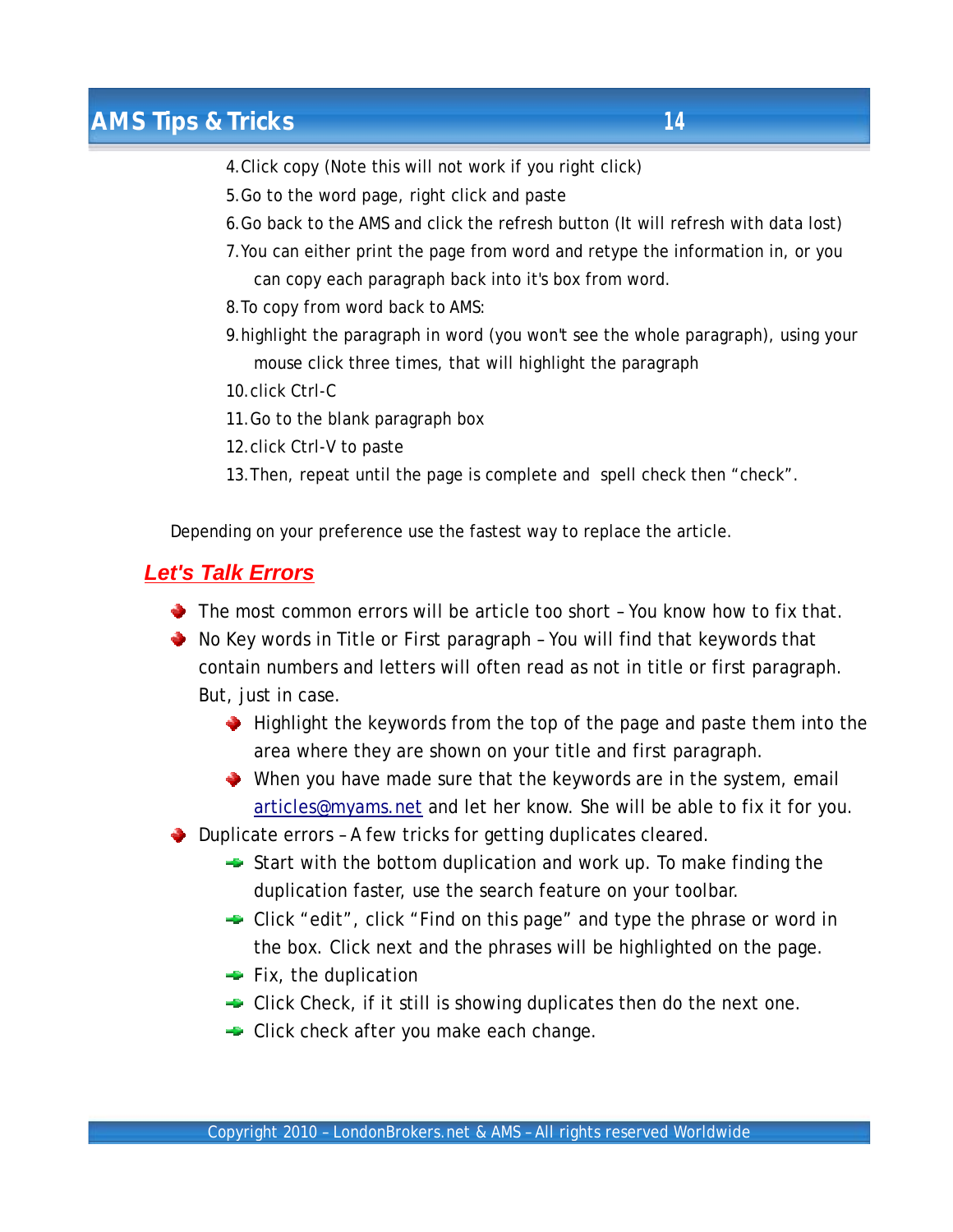◆ Copyscape Duplicate errors - Treat them the same as your regular duplicate. The copyscape duplications are shown under the statement. The duplication may be a word or phrases.

- $\rightarrow$  Start with the bottom duplication and work up. To make finding the duplication faster, use the search feature on your toolbar.
- **► Click "edit", click "Find on this page" and type the phrase or word in** the box. Click next and the phrases will be highlighted on the page.
- $\div$  Fix, the duplication
- $\div$  Click Check, if it still is showing duplicates then do the next one.
- Click check after you make each change.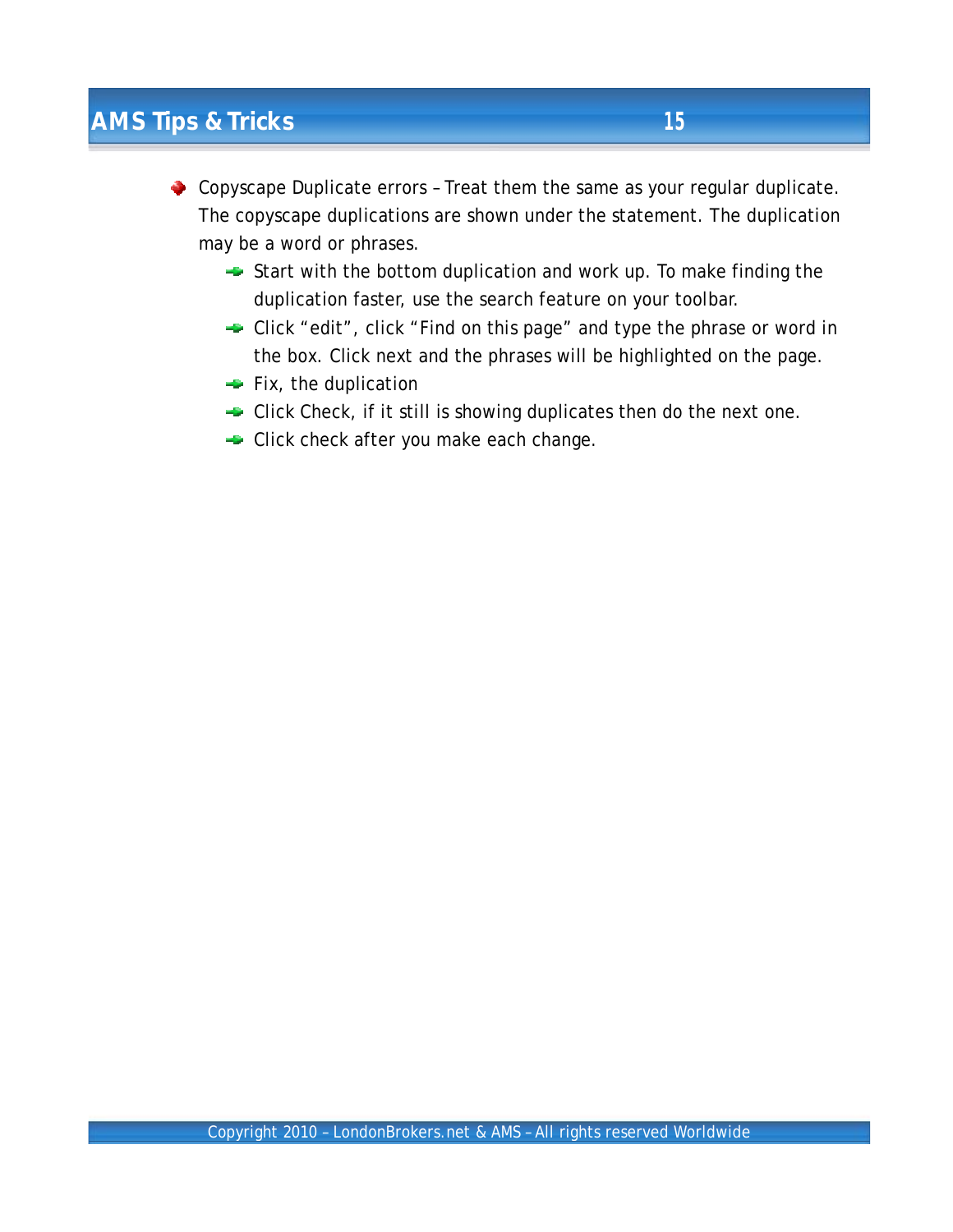# **Chapter 6: Tips For Spinning Titles**

If you haven't watched the spinning video yet, you will want to take a minute to watch it before you move on to these tricks and tips. It can be found here: <http://www.myams.net/video/extra%20titles/extra%20titles.html>

Spinning titles for articles is very easy once you get the hang of it. And, of course, there are some tricks for doing it a bit faster. Some people have a hard time coming up with a long title for their first article, or they think that using the spinner will be too hard to use, and spend a lot of time typing the articles. But, if you follow a couple of easy steps you'll get it in no time.

The first important thing to remember is that it is easy to use. You may want to experiment with it to get a feel for how it works, but it is easy. Let's look at the spinner.

|                                                       |                                                 | $\mathcal{E}(\mathcal{F})$ |             |   |
|-------------------------------------------------------|-------------------------------------------------|----------------------------|-------------|---|
| Title Spinner                                         |                                                 | Searched                   | Replacement |   |
| Title:                                                | (maximum allowed title length is 95 characters) |                            |             |   |
| Creating A Beautiful New Look With Pearl Necklaces    |                                                 |                            |             |   |
| Search:                                               |                                                 |                            |             |   |
| Replace:                                              | Replace                                         |                            |             |   |
| Preview: (0 characters)                               |                                                 |                            |             |   |
| Start Over                                            |                                                 |                            |             |   |
| These are the 0 extra titles you have created so far: |                                                 |                            |             |   |
|                                                       |                                                 | ×                          |             |   |
|                                                       |                                                 |                            |             |   |
|                                                       |                                                 |                            |             |   |
|                                                       |                                                 |                            |             |   |
|                                                       |                                                 |                            |             |   |
|                                                       |                                                 |                            |             |   |
|                                                       |                                                 |                            |             |   |
|                                                       |                                                 |                            |             | 目 |
|                                                       |                                                 |                            |             |   |
|                                                       |                                                 |                            |             |   |
|                                                       |                                                 |                            |             |   |
| <b>Onall Charle</b>                                   |                                                 | $\overline{\phantom{a}}$   |             | ٠ |
| $\lambda$                                             |                                                 | m.                         |             |   |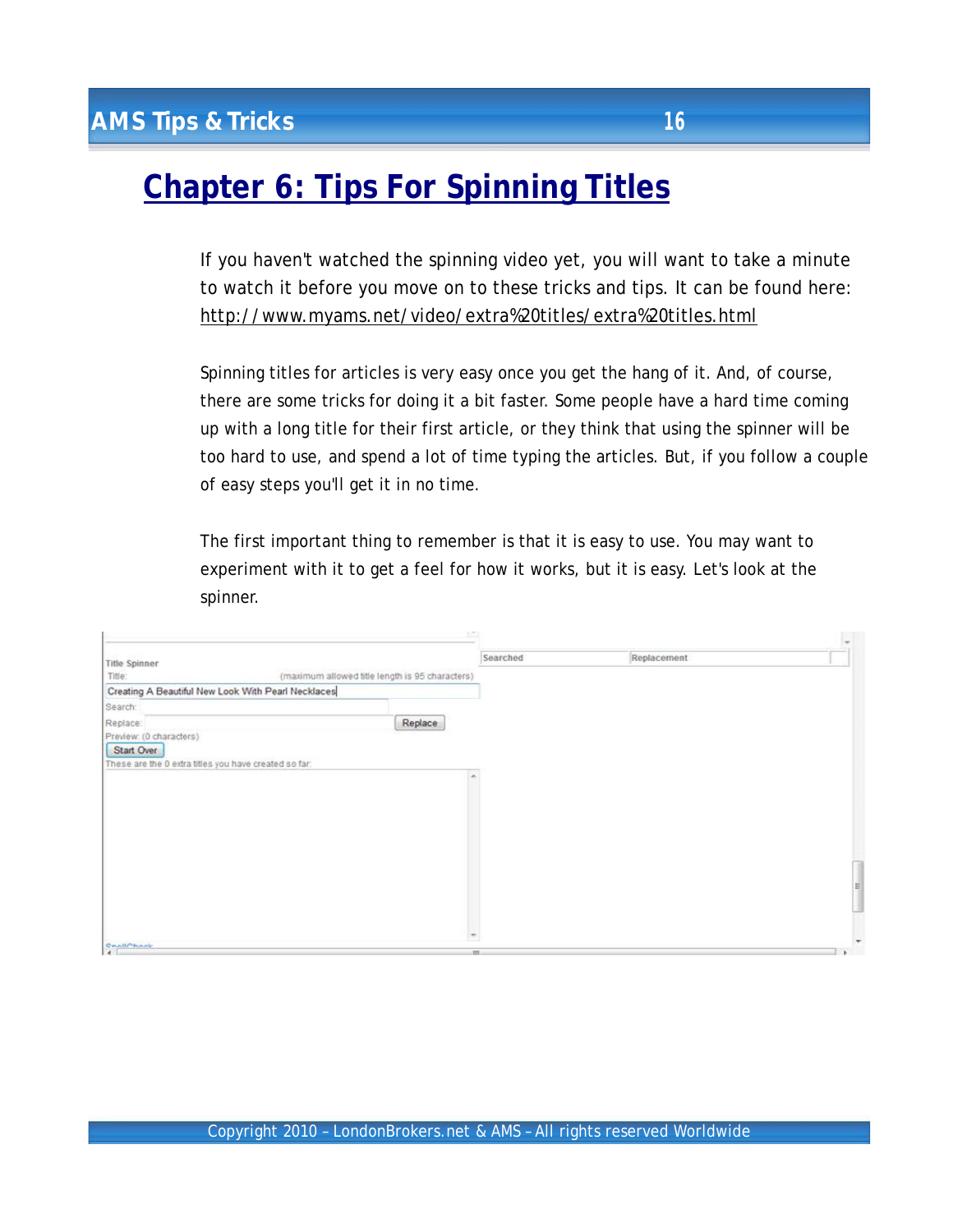The title that appears automatically is the one that is used on the first article. This is one of the reasons that you are encouraged to use a longer title.

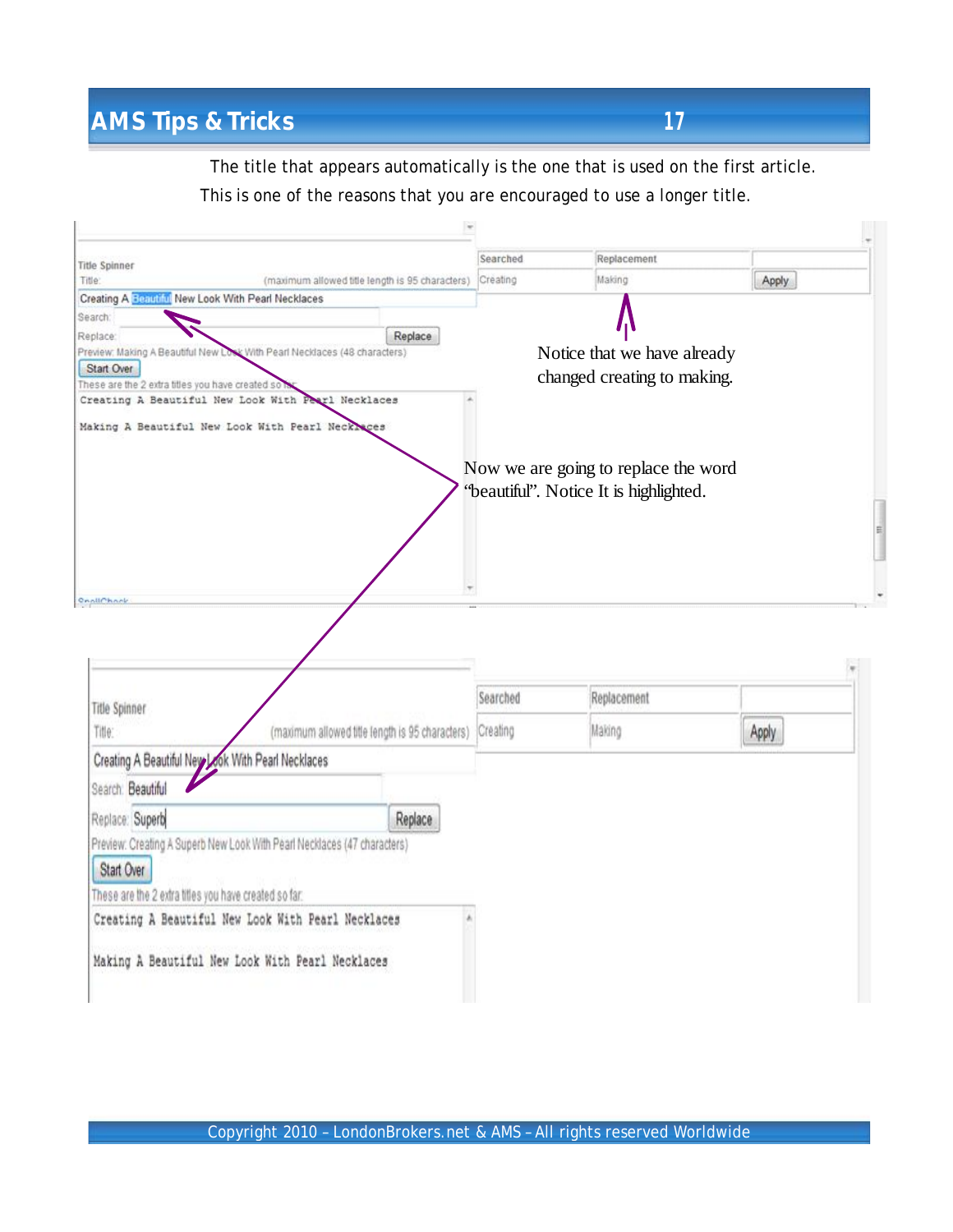| <b>Title Spinner</b>                                                |                                                                                                                                                      | Searched  | Replacement                                                                                           |       |  |
|---------------------------------------------------------------------|------------------------------------------------------------------------------------------------------------------------------------------------------|-----------|-------------------------------------------------------------------------------------------------------|-------|--|
| Title:                                                              | (maximum allowed title length is 95 characters)                                                                                                      | Creating  | Making                                                                                                | Apply |  |
|                                                                     | Creating A Beautiful New Look With Pearl Necklaces                                                                                                   | Beautiful | Superb                                                                                                | Apply |  |
| Search:                                                             |                                                                                                                                                      |           |                                                                                                       |       |  |
| Replace:                                                            | Replace                                                                                                                                              |           |                                                                                                       |       |  |
| Start Over<br>These are the 4 extra titles you have created so far: | Preview: Creating A Superb New Look With Pearl Necklaces (47 characters)<br>Creating A Beautiful New Look With Pearl Necklaces                       |           |                                                                                                       |       |  |
|                                                                     | Making A Beautiful New Look With Pearl Necklaces<br>Creating A Superb New Look With Pearl Necklaces<br>Making A Superb New Look With Pearl Necklaces |           | When we click "replace" the<br>sentences change automatically and<br>we can see the changes that have |       |  |
|                                                                     |                                                                                                                                                      |           | been made on our list.                                                                                |       |  |
|                                                                     |                                                                                                                                                      |           |                                                                                                       |       |  |

So we continue to make changes to the title using the same technique. Now, a couple of tips.

- $\rightarrow$  Don't go backwards. Make changes from the left to the right of the title.
- $\rightarrow$  Don't put the same word in a title twice, it will be changed in both places when you change it once.
- $\div$  Yes, there is something you can do when you run out of ideas....
- When you are in the wizard and need to start over, just click on step 2, then return to step 3, and the titles will be cleared so you can start over.

There will be times when you have squeezed every word change you can out of your titles and still need more. When this happens you do have some easy options.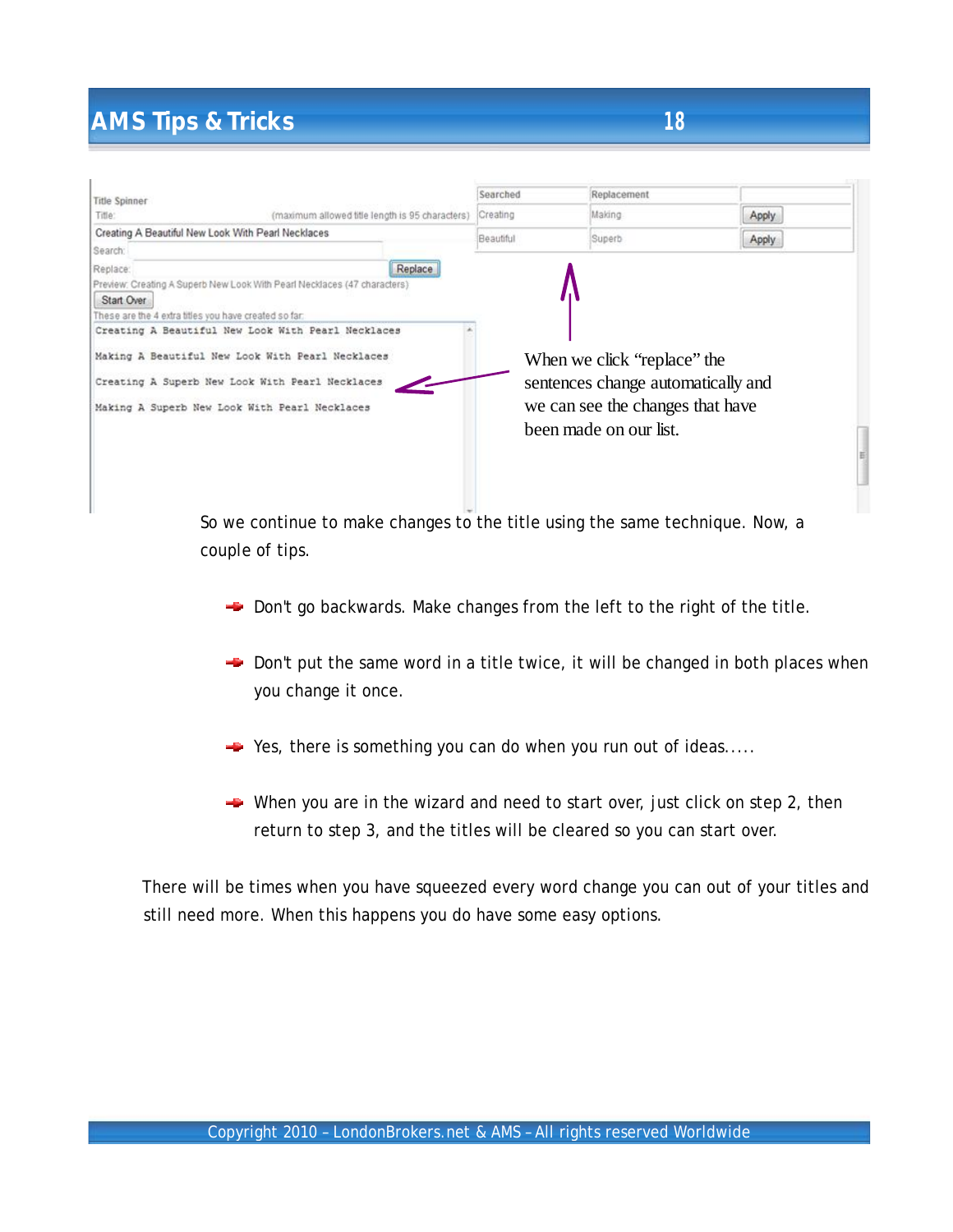# *Spinning the Spinner*

| <b>Title Spinner</b>                                                |                                                                                                                                                                                                                                                                                        | Searched  | Replacement                                                                  |       |  |
|---------------------------------------------------------------------|----------------------------------------------------------------------------------------------------------------------------------------------------------------------------------------------------------------------------------------------------------------------------------------|-----------|------------------------------------------------------------------------------|-------|--|
| Title:                                                              | (maximum allowed title length is 95 characters)                                                                                                                                                                                                                                        | Creating  | Making                                                                       | Apply |  |
| Search:                                                             | Creating A Beautiful New Look With Pearl Necklaces                                                                                                                                                                                                                                     | Beautiful | Superb                                                                       | Apply |  |
| Start Over<br>These are the 4 extra titles you have created so far: | Preview: Creating A Superb New Look With Pearl Necklaces (47 characters)<br>Creating A Beautiful New Look With Pearl Necklaces<br>Making A Beautiful New Look With Pearl Necklaces<br>Creating A Superb New Look With Pearl Necklaces<br>Making A Superb New Look With Pearl Necklaces |           | First, highlight the title. Copy the title<br>and paste into the search bar. |       |  |
|                                                                     |                                                                                                                                                                                                                                                                                        |           |                                                                              |       |  |
|                                                                     |                                                                                                                                                                                                                                                                                        |           |                                                                              |       |  |

| <b>Title Spinner</b>                                  |                                                                           | Searched  | Replacement                        |       |
|-------------------------------------------------------|---------------------------------------------------------------------------|-----------|------------------------------------|-------|
| Title:                                                | (maximum allowed title length is 95 characters)                           | Creating  | Making                             | Apply |
|                                                       | Creating A Beautiful New Look With Pearl Necklaces                        | Beautiful | Superb                             | Apply |
|                                                       | Search: Creating A Beautiful New Look With Pearl Necklaces                |           |                                    |       |
|                                                       | Replace: Wearing Pearl Necklaces That Have A Beautiful Look<br>Replace    |           |                                    |       |
|                                                       | Preview: Wearing Pearl Necklaces That Have A Beautiful Look (50 changers) |           |                                    |       |
| Start Over                                            |                                                                           |           |                                    |       |
| These are the 4 extra titles you have created so far: |                                                                           |           |                                    |       |
|                                                       | Creating A Beautiful New Look With Pearl Necklaces                        |           |                                    |       |
|                                                       | Making A Beautiful New Look With Pearl Necklaces                          |           | Type your new title in the replace |       |
|                                                       |                                                                           | bar.      |                                    |       |
|                                                       | Creating A Superb New Look With Pearl Necklaces                           |           |                                    |       |
|                                                       | Making A Superb New Look With Pearl Necklaces                             |           |                                    |       |
|                                                       |                                                                           |           |                                    |       |
|                                                       |                                                                           |           |                                    |       |
|                                                       |                                                                           |           |                                    |       |
|                                                       |                                                                           |           |                                    |       |
|                                                       |                                                                           |           |                                    |       |
|                                                       |                                                                           |           |                                    |       |
|                                                       |                                                                           |           |                                    |       |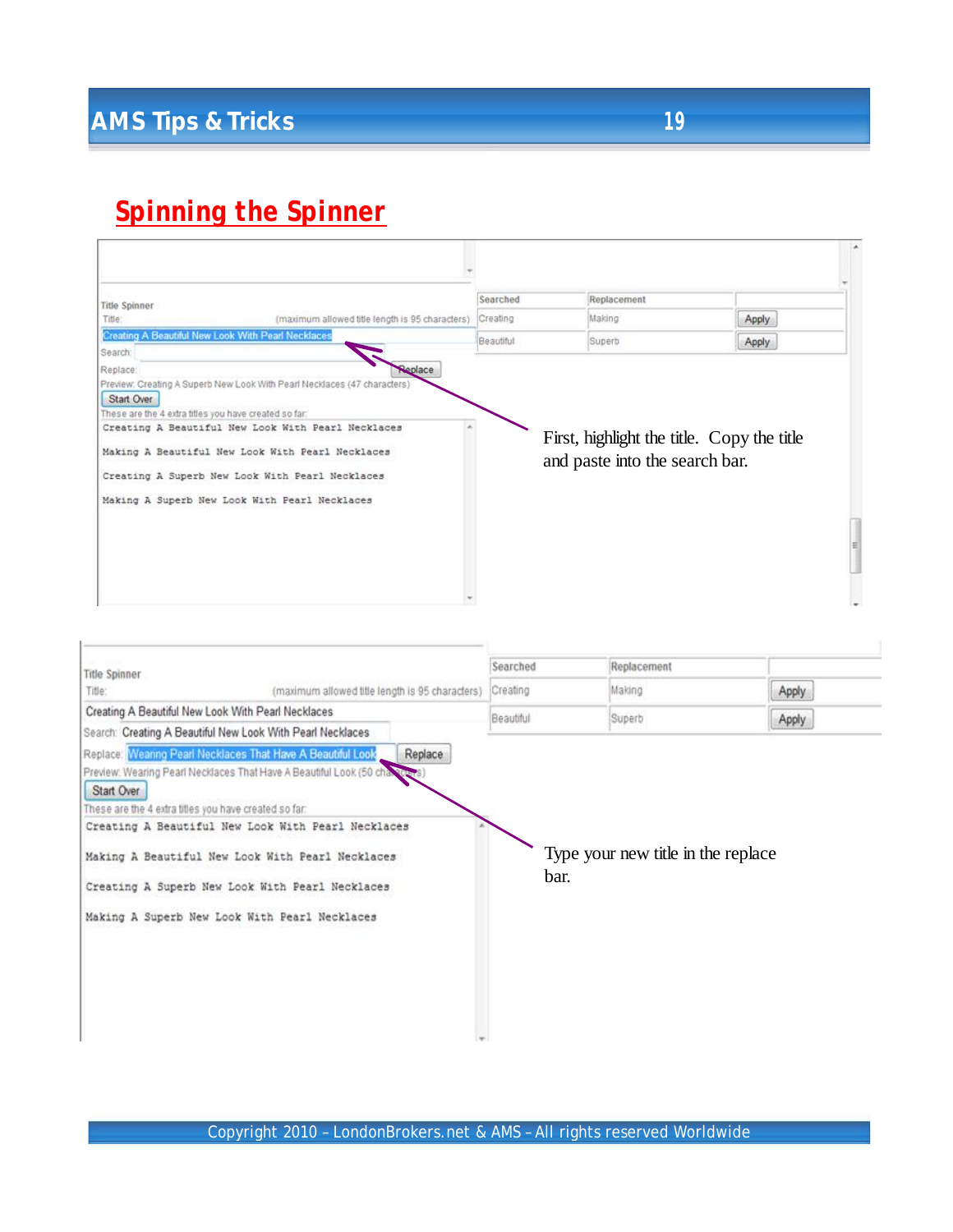| <b>Title Spinner</b>                               |                                                    | Searched                                              | Replacement                                           |       |
|----------------------------------------------------|----------------------------------------------------|-------------------------------------------------------|-------------------------------------------------------|-------|
| Title:                                             | (maximum allowed title length is 95 characters)    | Creating                                              | Making                                                | Apply |
| Creating A Beautiful New Look With Pearl Necklaces |                                                    | Beautiful                                             | Superb                                                | Apply |
| Search:                                            |                                                    |                                                       |                                                       |       |
| Replace:                                           | Replace                                            | Creating A Beautiful New Look With<br>Pearl Necklaces | Wearing Pearl Necklaces That Have A<br>Beautiful Look | Apply |
|                                                    | Making A Beautiful New Look With Pearl Necklaces   |                                                       |                                                       |       |
|                                                    | Creating A Superb New Look With Pearl Necklaces    |                                                       |                                                       |       |
|                                                    | Making A Superb New Look With Pearl Necklaces      |                                                       | When you click replace, the new title will            |       |
|                                                    | Wearing Pearl Necklaces That Have A Beautiful Look | show in your titles.                                  |                                                       |       |
|                                                    |                                                    |                                                       |                                                       |       |

Now, you can change words in your new sentence in the same way that you have been changing the other sentence. The new sentences will build on each other just as the previous sentences did.

This is a great technique when you have to make many titles. The trick is to again, begin at the far left and work to the right. Don't go backward.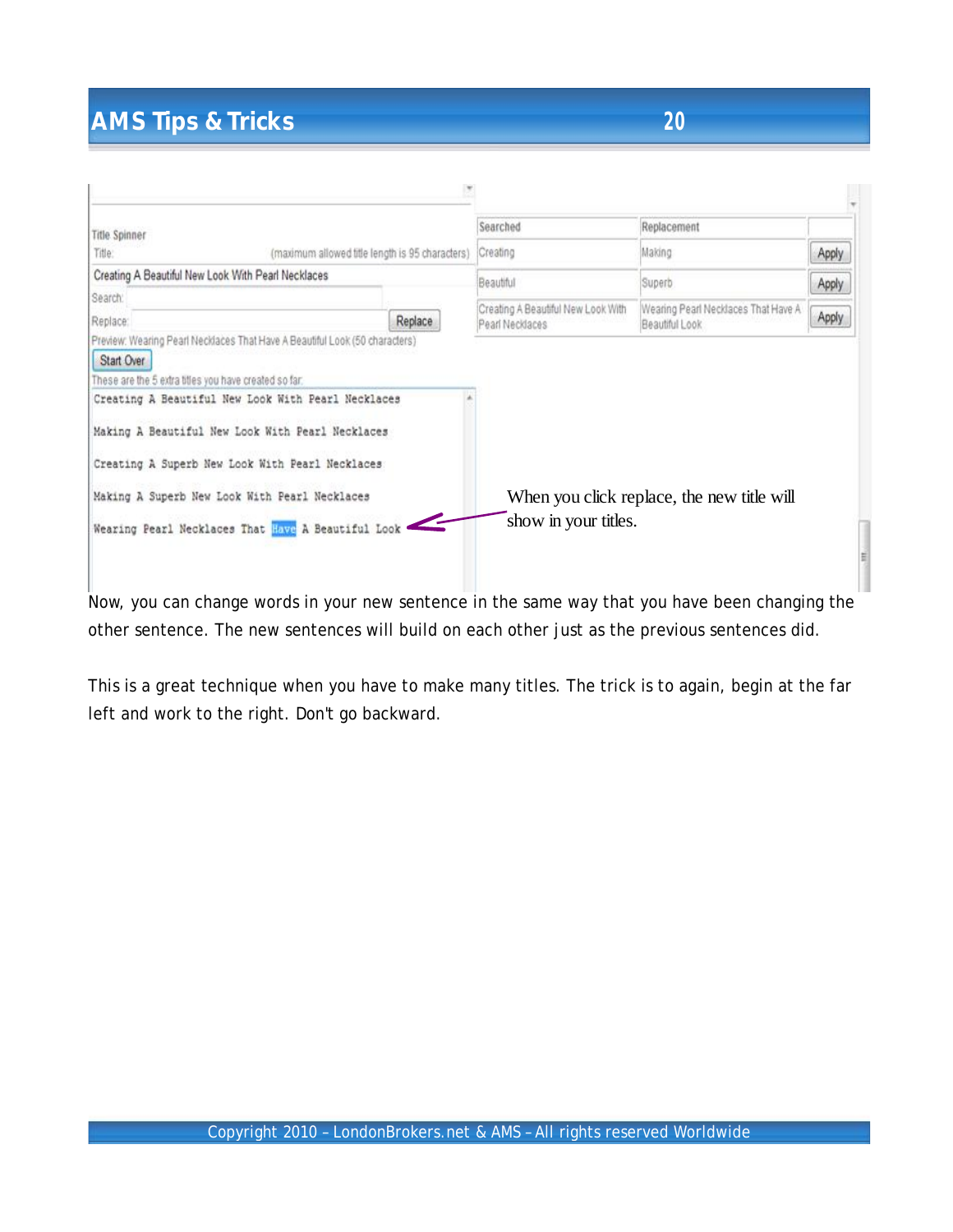# **Chapter 7: How I Do It**

This section is going to give you some information on how I get organized, work with distractions, and keep working to meet my goals each week. Goals are probably the most important part of my success with writing.

Most people don't really have a good idea of what the life of a writer is like. It is kind of unfair to new writers because they often expect something that really isn't a reality of a writers' life. Believe it or not, writing is not easy, even for famous authors. Let's talk about some famous authors for a second. Writing is the one act that is done in complete solitude. Most writers are very introverted and only come out to play when they are writing. The act of writing requires discipline and a system that defies the need for humans to interact with each other. So, it's not nearly as glamorous as you might think. It is also a profession that isn't just there, no one just sits down and starts writing with practice and time.

So, this section is going to be a crash course in how to get your head wrapped around the different steps to becoming an author and some ways that I make over \$300 a week. Let me just say that the money I make can be made by anybody. I'm not a genius, I don't have a third arm that turns pages while I type. I'm just a regular person who has learned to harness my energy and aim it into the direction I want to go. And, you can do it too.

## *Goals*

We need to start with goals. Have you ever thought about what your goals are? What do you want to do? Maybe you started writing articles to make a little extra money. Perhaps you need to make enough money to supplement an income. Maybe you want to start a new career and aren't really sure what you want to do.

I am a very goal-driven person. The way that I keep working is to set daily, weekly, monthly, and yearly goals. Somedays my goals are very simple, just to keep breathing until the end of the day. Other days I work on more important goals. Setting goals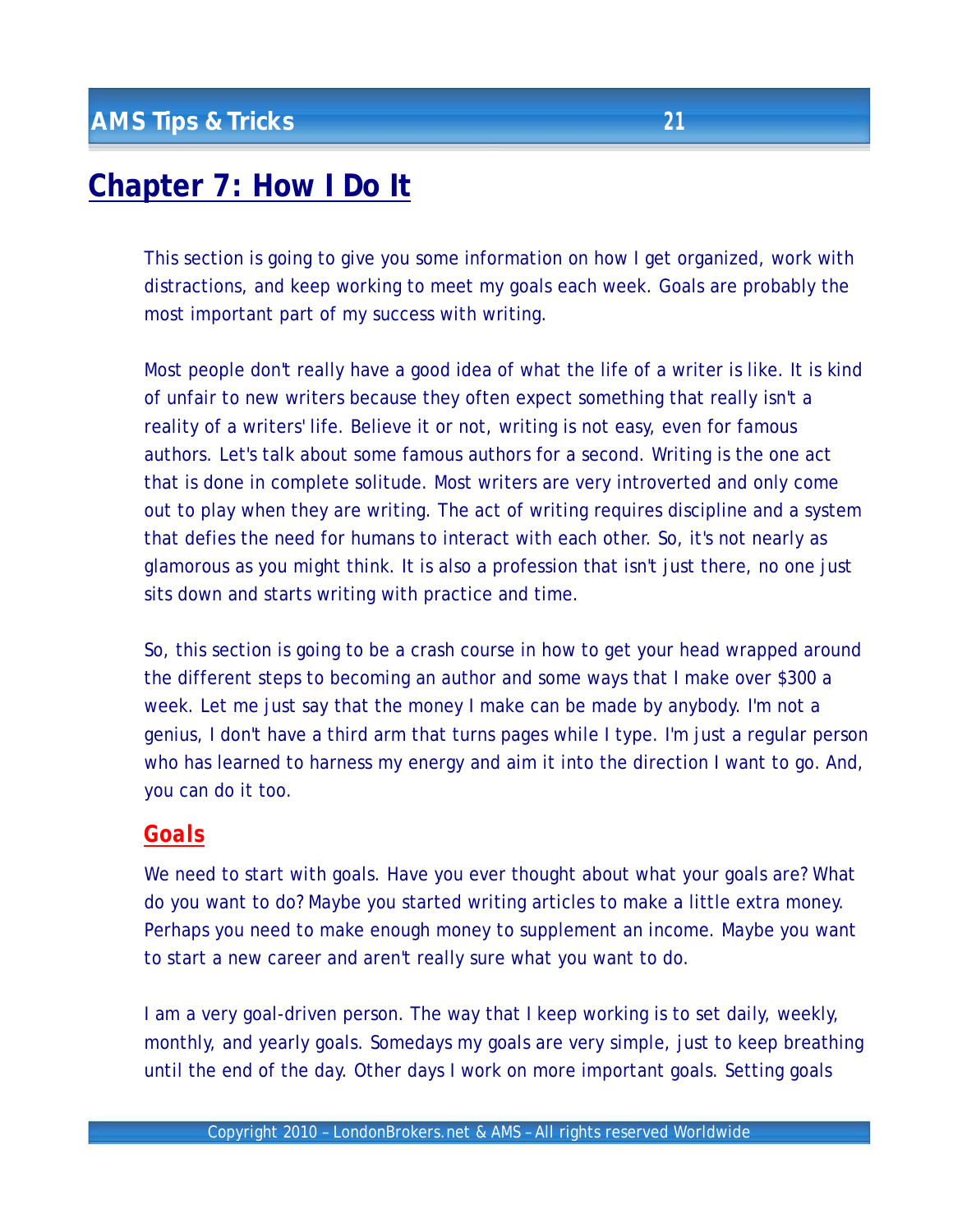when you are a writer is really important. For one thing, without goals, you are going to get frustrated very quickly. Some people set goals without any flexibility at all. When you do this, you're setting yourself up for failure. So, lets talk about how I set goals for writing.

My goal is to make \$500 per week. Yes, you heard it right, I really do want to make \$500 each week working for AMS. To do that I have to type right around 15 articles each day. Now I've had this goal since I first started. If there were no flexibility in my goal I would have become frustrated and quit a long time ago. But, that's not the way my goals work.

The trick to making goals work for you is to:

 $\mathbf{\hat{x}}$  set a goal that is easy to achieve,  $\mathbf{\hat{x}}$  set a goal that is kind of a stretch,  $\star$  set a goal that is a real stretch, and  $\star$  set a goal that is somewhere in the stars.

> For me, \$300 a week is kind of a stretch. I've had some weeks where I made \$400 a week which is a real stretch. \$500 a week is somewhere in the stars that I will reach someday, but not today.

My easy goal is what I can achieve with my eyes closed, when I'm feeling ill, when I first wake up or am dead tired. It's the very least I can do when I really don't want to work. Usually, when I sit at my computer and reach my easy goal, I think, "Well I'm already here, may as well see if I can get closer to my next goal."

I know that to reach my goal of \$300 a week (kind of a stretch), I have to type 8 articles a day, 7 days a week. So, if I type 5 articles one day, I need to work in 3 articles elsewhere in the week. If I miss one day, I need to add 2 articles to each day for 6 days.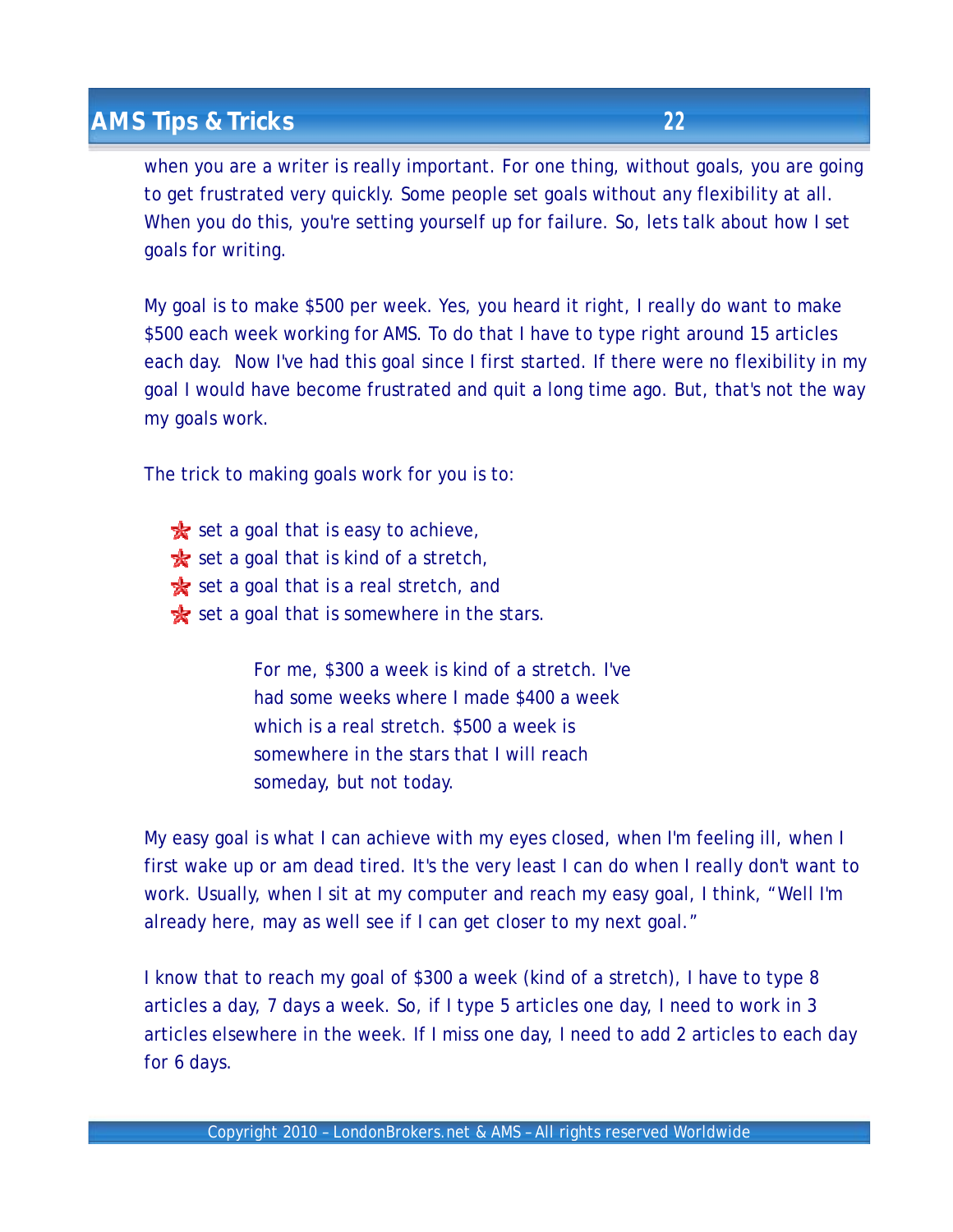I calculate how many articles I need to type based on \$6.00 an article. I don't think about the fact that this is not a lot of money, I don't think about how long the articles are. I look on the Bulletin Board and pull the articles that are \$6.00 and over or \$5.00 and over.

So, take a few minutes and think about what your goals are. Figure out how much money you want to make, how many days a week you want to work, and how many articles you are going to need to type to make that amount. Here's a worksheet for you.

| Money you want to make                                      |              |
|-------------------------------------------------------------|--------------|
| • Days you want to work                                     |              |
| Number of articles you need to type per week                |              |
| $\blacklozenge$ Number of articles you need to type per day |              |
|                                                             |              |
| Here's an example:                                          |              |
| Money you want to make                                      | \$100        |
| • Days you want to work                                     | 5            |
| Number of articles you need to type per week                | $5/100 = 20$ |
| You need to type 20 articles in 5 days to make \$100        |              |
| • Number of articles you need to type a day                 | 4            |

If I only knew how much money I wanted to make and how many days I wanted to work, I would be overwhelmed easily. I find that it is much easier for me to do things one day at a time. Typing 4 articles each day doesn't seem nearly as overwhelming as types 20 articles a week even though it is the same thing.

**Remember: Set four goals – An easy achievable goal, A kind of stretch goal, a stretch goal, and a reach for the stars goal. That way, no matter what, you are always on goal.**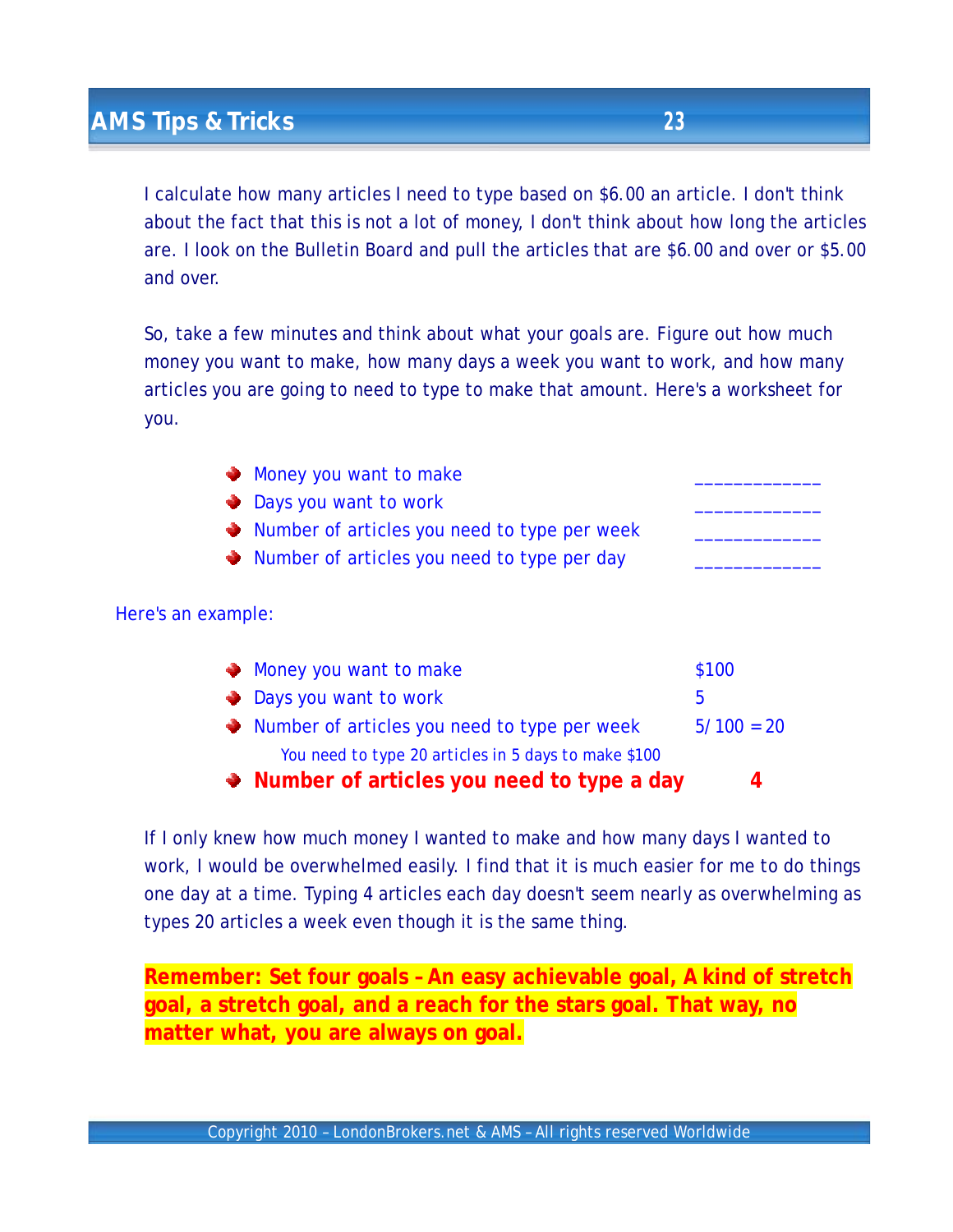## *Distractions*

I'm just like you, there are always some kind of distractions happening. You might have a schedule that is one distraction after another. Maybe you are one of those people that is always being called upon to help someone out. Whatever the reason, you probably are distracted on a daily basis.

I have a very simple system for dealing with distractions, and it may be because I raised 8 children by myself and worked two jobs while going to college at the same time for many years.

There are some times during your day or night when you are absolutely not interrupted by anything for at at least an hour. This may be early in the morning, or it could be late at night. Spend about a week paying attention to the lulls in your distractions and you will notice that you have those lulls about the same time every day.

This is the secret to your success. Work with those lulls. I could have been like a lot of people I knew when I was younger and easily been overwhelmed by my circumstances, but instead I chose to find time to get what I wanted. I wanted a home to raise my kids in and I wanted to get through college. Making and meeting goals is about deciding what you "want" and then doing what you need to do to make it happen.

You basically have two choices, you can wait for things to get better (and they won't) or you can "make" things better. Yes, making things better will take more work, but for me the alternative is worse. I "choose" to make time to write. I find the time and even when my life was at it's busiest, I made time to write, create, and learn. You can do it too.

Categorize your distractions into things that you must deal with right now, this minute; It can wait until I have time; or, somebody is gonna be mad that I didn't do it, but oh well. Place your distractions into a category and deal with them accordingly.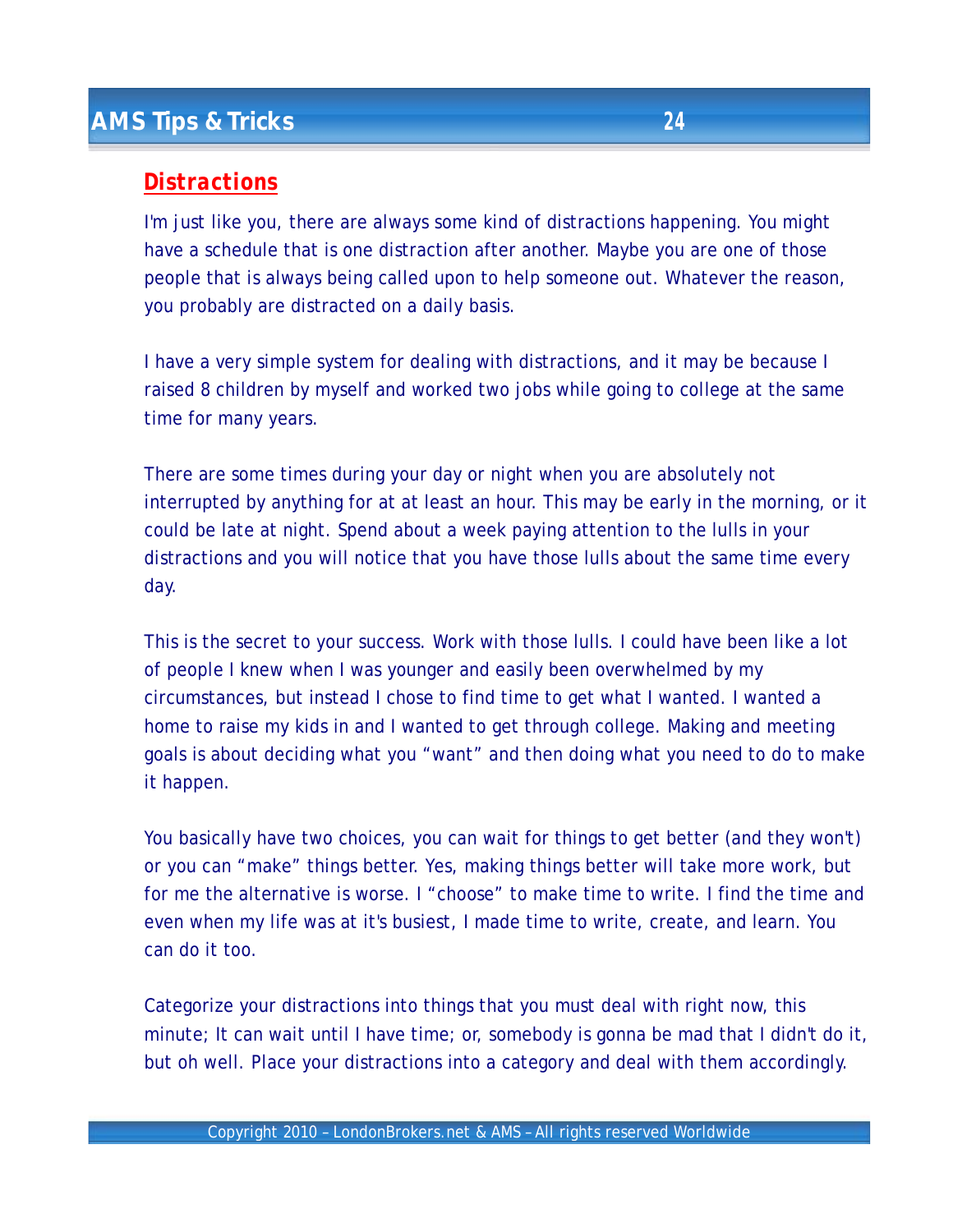Two things will happen when you do this. You'll have less distractions that take you away from your chosen tasks, and you won't be nearly as stressed out about the distractions that do take you away from your goals.

Here's a good example. You know that I have this writing goal. Many of you also know that I'm the person on the Writing University help line when you need help. I spent almost an hour with a person who was talking about how little time there was to write because of distractions. During this convesation, I wrote one article and started another. Now, I could have stopped what I was doing and listened to a conversation that would not help me meet my personal goal. Or, I could be there, and take care of what I needed to do to meet my goal.

One great way that I deal with distractions is to put myself into positions where I can multi-task. It's not that hard to do. Guys, how many times have you been watching a game and listening to your significant other talk about something you didn't care about? Ladies, how many times have you listened to someone during a long conversation and come away with an entire grocery list ready to go?

Everyone can multi-task, it's just a matter of learning to control when you do it. Instead of shutting off and daydreaming, think about what you are going to write, topics that you might want to look for on the bulletin board. How you might use new words.

#### *Writer's Block*

Everyone gets writer's block. We all have different ways of dealing with block, but some of the ways that I work with writer's block may be of help to you. One thing to remember is that, everyone has a personal way of relaxing and releasing their creative energy. The way I do it is not the only way, or the right way. You might have a way that works well for you and that will be the best way for you to work through it.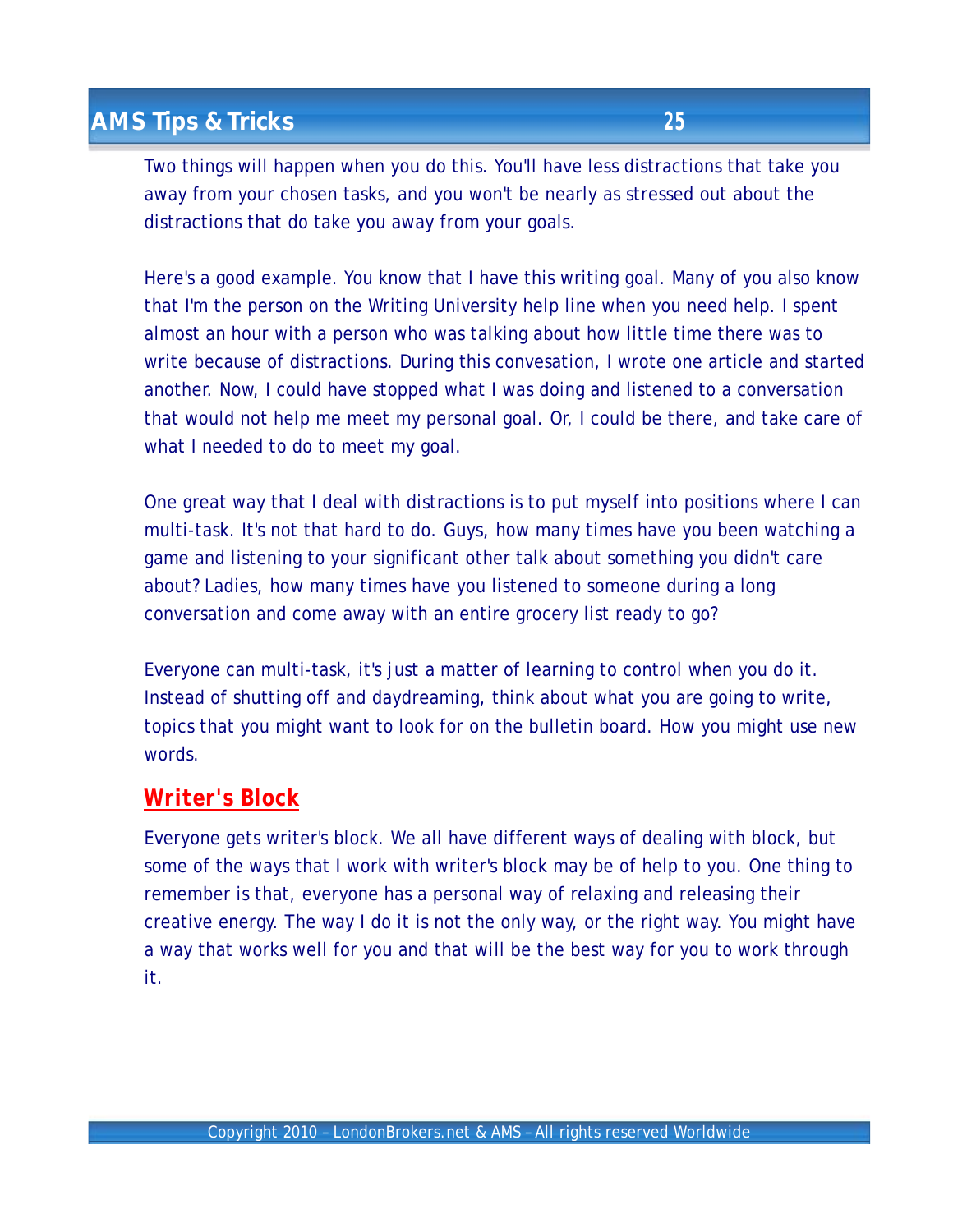#### **Get Away For A Bit**

The trick to get over writer's block is to get away from what you are doing and let your mind work on it without your conscious assistance. I have several techniques for getting away.

Take a shower Walk around the yard Get a cup of tea Read the latest news

The thing is that you need to **"not think about what you need to write"** at a conscious level and just let your brain work on it for a while without your help.

If I just relax then return to my computer and don't ask questions about what I'm typing, I am usually over the block without realizing it.

**Look at the topic from a different angle**

Overthinking will send a person into writer's block very quickly. When I'm stuck on a topic, I look at it from an entirely different angle. Let's talk about something really boring that a lot of us worked on for several weeks. Televisions and Printers.

A person gets a topic LCD4500N32

You might google it and learn that the television hasn't been made yet, or it's only made in England, or there is just nothing you can say about this TV that won't sound like an ad. - You've entered the writer's block zone -

So, I look at it, and take a different angle. I might write about: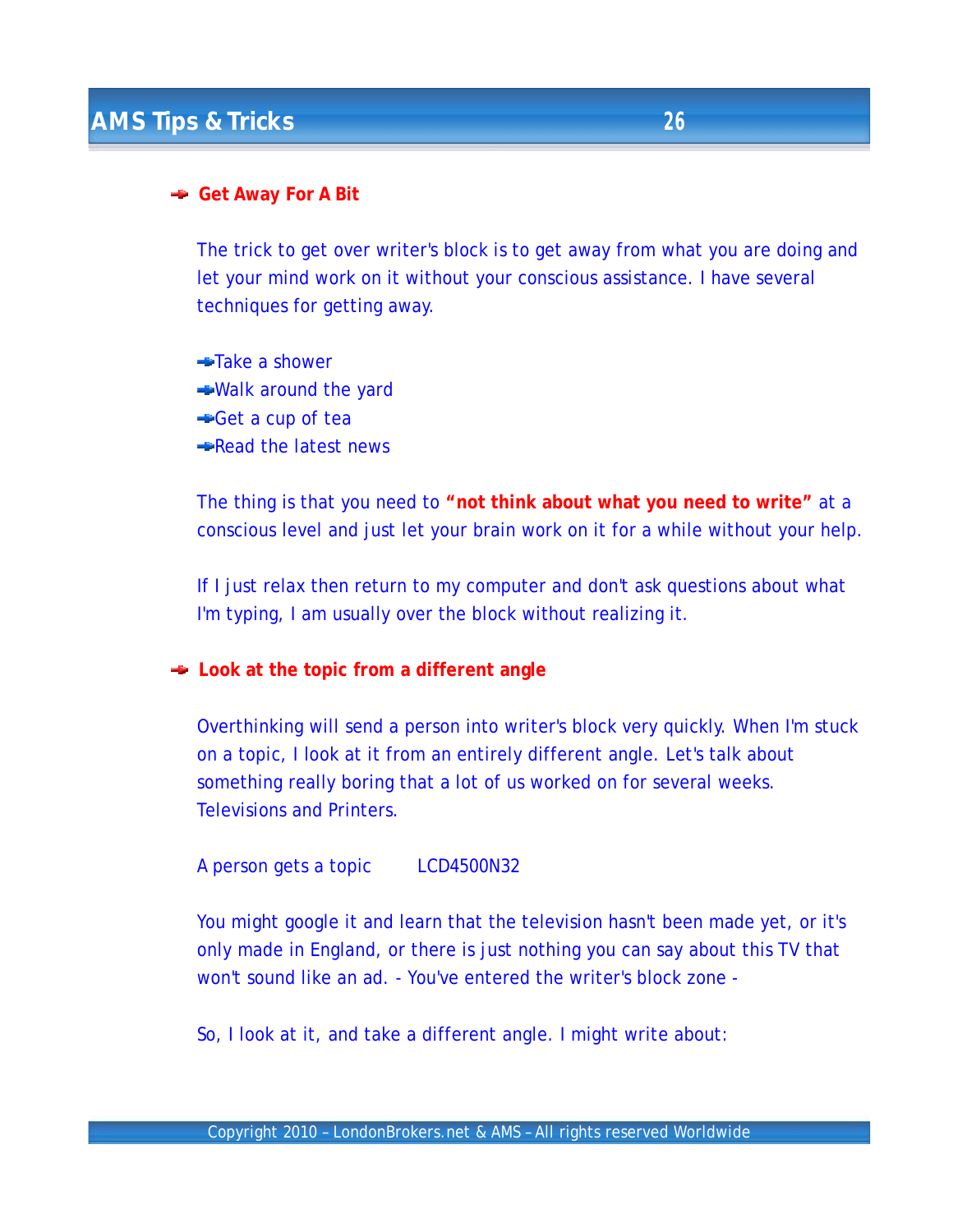**Elnstalling a television on a wall** 

- **→ How to hook up a game console to a television**
- $\rightarrow$  How many televisions can you put in a house and where

What kind of decorating would a person do if the television was their focal point.

Now I couldn't get 500 words talking about the television, BUT, I can get 500 words talking about any one of my angles.

When I am hit with writer's block I look for the angles. I start with things that I like or know about and see if I can fit the topic in there. For instance, I know a lot about natural remedies, herbs, diet, and exercise. How many topics can I use those angles with?

- **► Vitamin Supplement**
- **→** Make-up
- Chiropractic
- **Dentists**
- **■** ...Basically, you name it and I can find some way to make it fit one of my angles when I don't have anything to say about the topic.

The thing to remember when you are writing an article is that it absolutely must be relevant and have quality. That does not mean that you can't use your angle, but the angle has to make sense as related to the topic.

#### **Sleep on It**

One way that I avoid writer's block is that each night before I go to sleep I think about all of the topics that I will be working on the next day. When I wake up in the morning, I usually have some direction for what I'm going to write.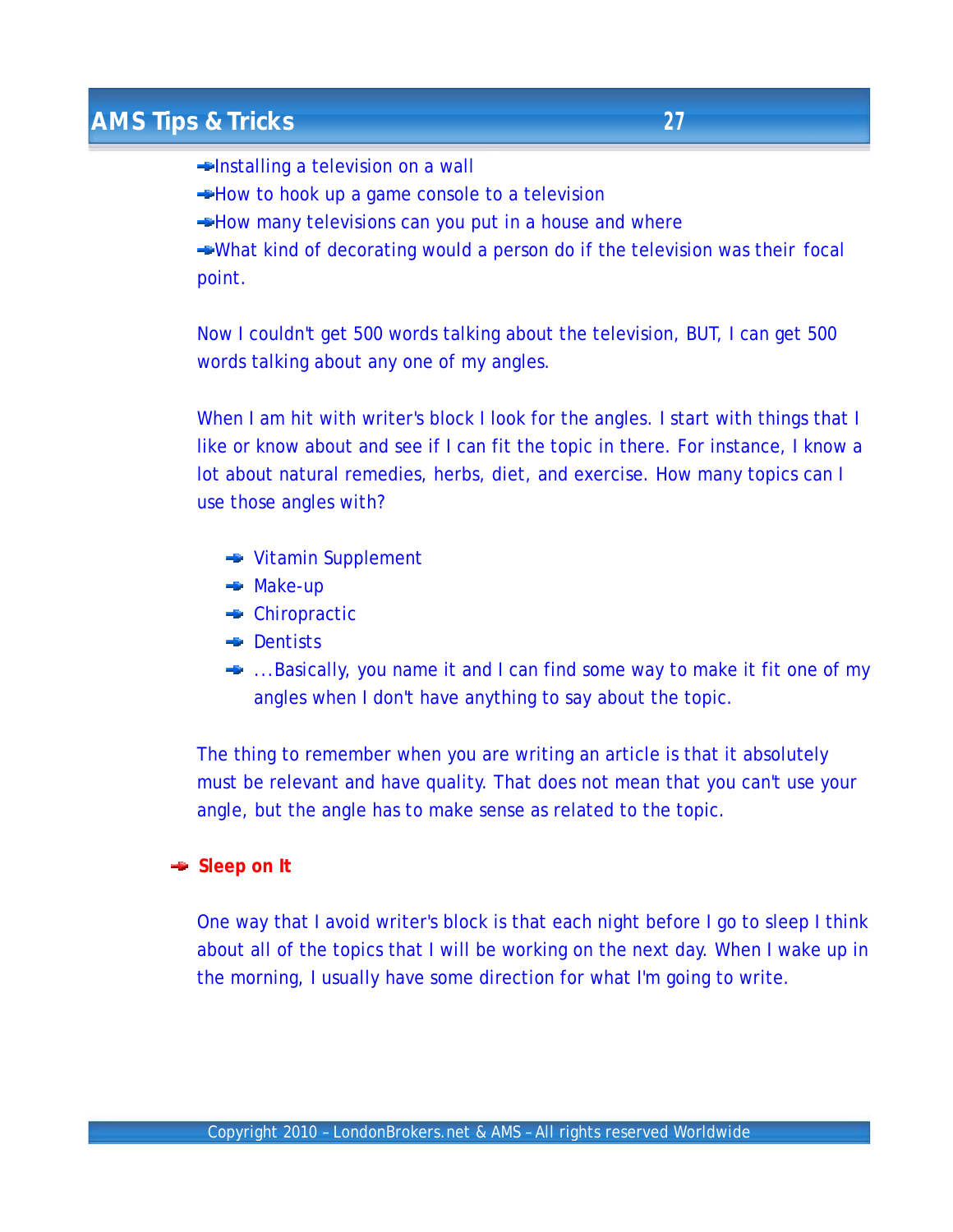#### *Research*

A person can get so caught up in research that they will never get to their article. When I am doing articles and working towards my goals, I set a time limit on the amount of research I do.

I always keep a pad of paper by my computer and take all of my notes by hand. The reason I do this is that when you print something or copy and paste something to your computer, there is a very good likelihood that your brain will hold onto that information a you'll wind up putting in into an article accidentally.

I write notes in my own words. I **NEVER** copy any information from what I am reading on the Internet to my notes.

I save my books of notes and when I have the same topic come up again, I just pull out my notes about that subject.

**The way that I research** topics is pretty simple. Let's look at some topics and we'll walk through how I do research.

#### Wrought Iron Candle Holders

Okay, First I'm going to google the topic to see what is there. What I will find is places that are selling candle holders.

Next I will google "types" of wrought iron candle holders – From here I will find out about the different types of candle holders and where they are used. I will also learn what wrought iron candle holders are made from.

This data will give me enough information to write 500 words about candle holders.

#### Woodbridge – Suffolk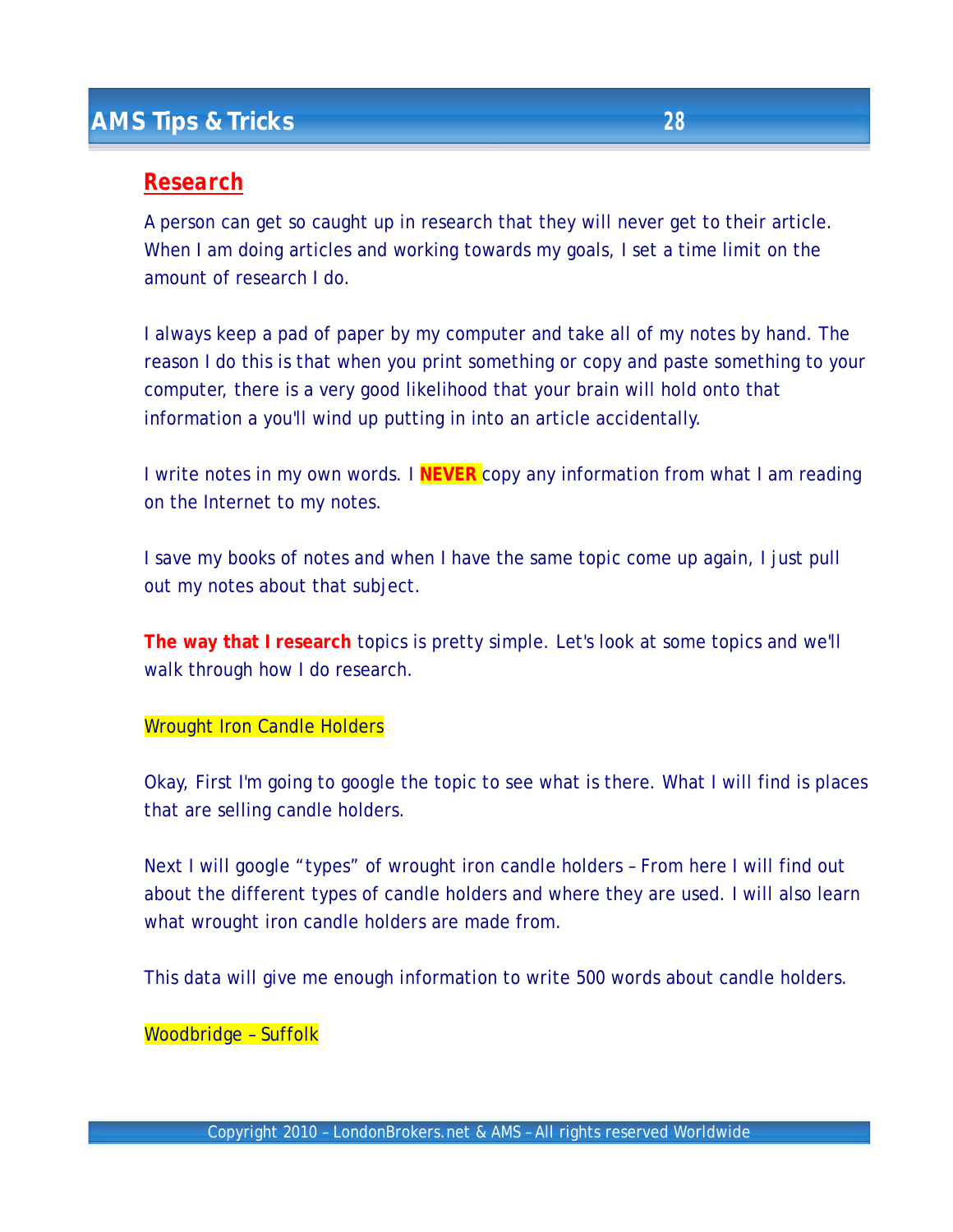I have a trick when I'm doing a travel piece, that may be of help to you. First I google the location.

Then I go to the community site for the city/Country and find the name of their most popular community activity and the address. Then I look on a map and get the directions to that site.

Then, I think about if I were there what would I do and where would I go. That is what I write about. When someone reads my articles on travel, they would never know that I didn't live in that town and love that place. I describe the meadows, fields, parks, neat alleys to walk down. I imagine I am there and share that with my reader.

**Nothing To Google Or Vague Keywords**

There are a couple of things to remember when you are typing an article using vague keywords or keywords that just don't seem to have information about them.

The most important is that we are not writing for any one country, location, or group of people. The stuff that I know is not familiar to someone who doesn't live in my town, county, state, or country.

I write articles that anyone in any country can pick up and read and think, "Oh, yeah, I've done that." or, "Oh, yeah, that's something I need." Remember that you are selling a product with an article that is relevant to the people who are reading the article. This means that if you are in the United States, a guy in Australia should be able to relate to whatever it is you are writing about.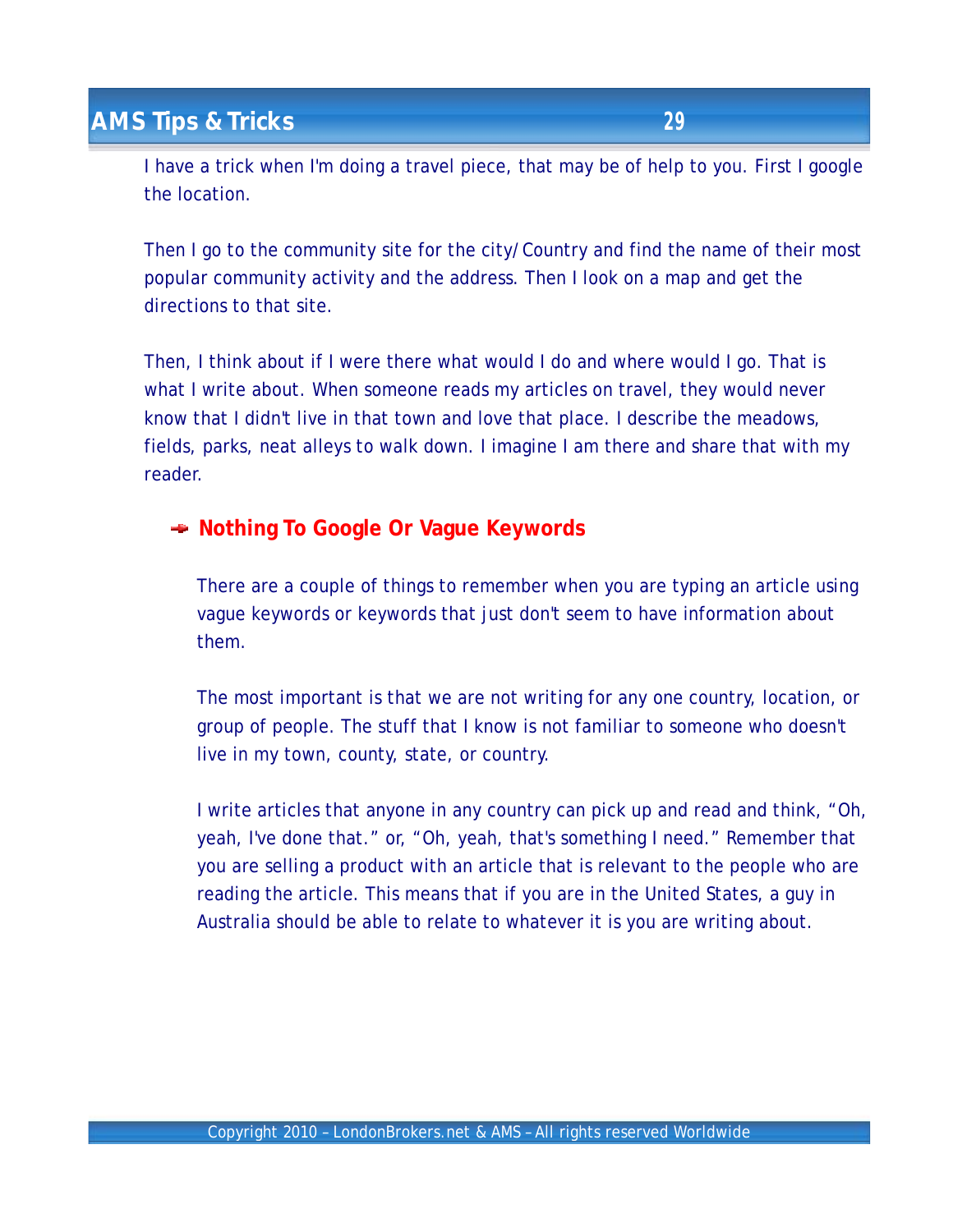## *What Do I Avoid?*

You will have your own way of writing that will be very easy for you. I have a system that allows me to type on average about 13 articles a day. In most cases, a UAW500 will take me about 30-40 minutes to complete and submit.

I take what I write very seriously. People who surf the net believe most of what they read. This leads to my rules. Unless the comments specifically ask me to do something different, this is what I **NEVER** do:

- **Never make the article personal – No, "I", "me", "we", etc.**
- **Never give advice This one is important**
	- $\rightarrow$  How would you feel if you told a reader that drinking milk was good for you to maintain health. That person is allergic to milk. They take "your" advice, drink milk, and die.
	- *When I am doing ANYTHING with medical information in it, I always include a sentence that says, you should talk to a professional before beginning any treatment.*

#### **Never assume that your reader knows what you mean.**

- $\rightarrow$  Besides getting more words in an article by explaining words, phrases, and acts that are uniquely American. I also am writing to an audience in a way that allows them to understand what is being said without having to look it up in the English dictionary.
- **Never use bullets, numbers, or start a paragraph with "first".**
	- $\rightarrow$  If we do our job right one of these articles can be spun over 100 times by the client just by mixing up the paragraph. NEVER make a paragraph a unique identifier.

Fairly simple isn't it? Basically when I write, I put myself into the position of the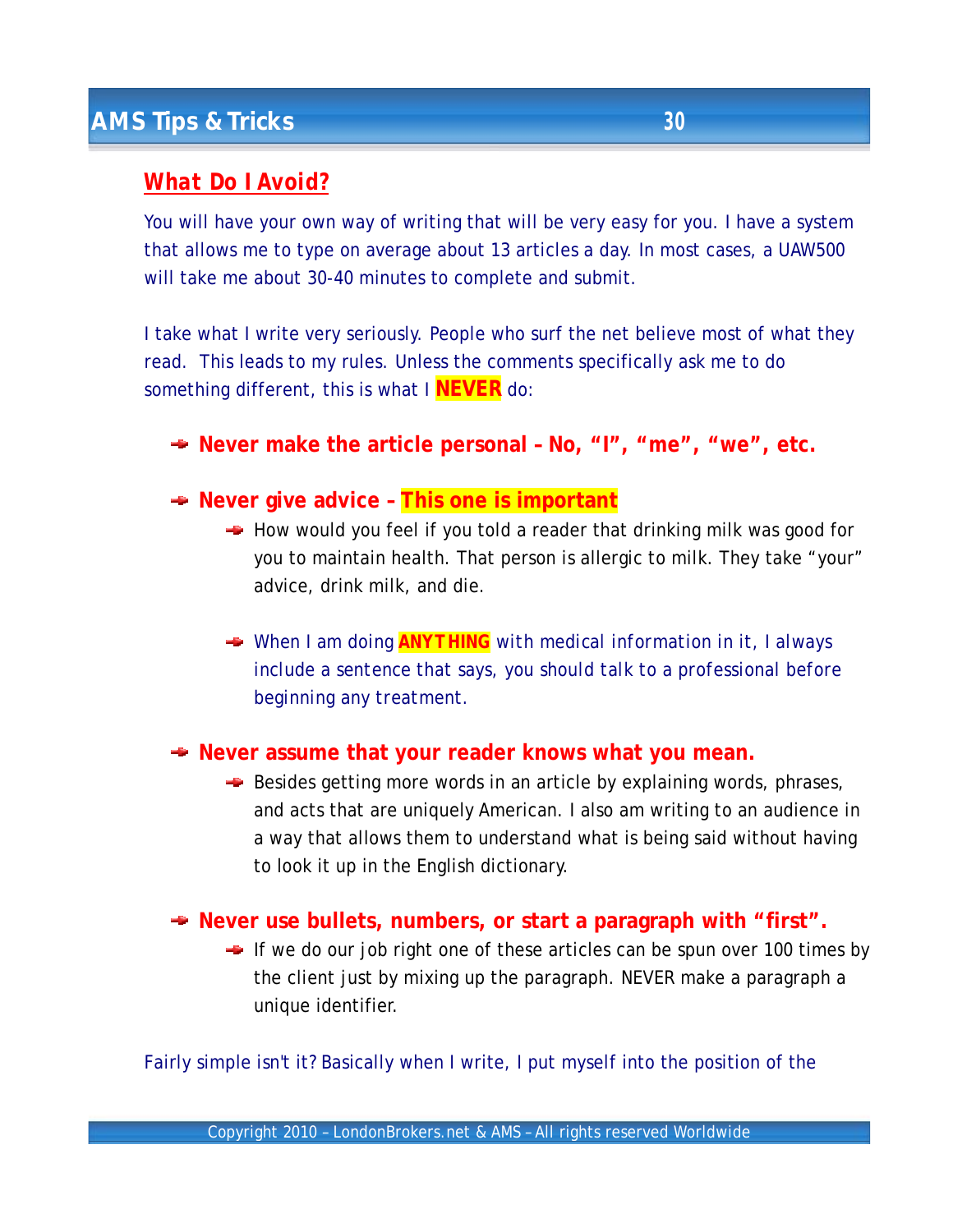reader and "read" what I am writing as I go. I take myself and my knowledge out of the equation and write the way that the reader is going to see it and understand it. The other benefit of writing like this is that I don't overthink what I am writing.

## *How Do I Write A UAW Article*

When I write an article, I use a really simple system that helps me to move quickly through each step. I should mention that I prefer the UAW Wizard. The step-by-step system allows me to work through an article without having to go back and see what it wrong. So, let's look at how I write each of the articles.

## *Step 1 – Article 1*

- *I put the key words at the top of a blank Word page. If you don't have Word you can download a copy of Open Office which is a free program that does everything that Word does. You can find it at [www.openoffice.org.](http://www.openoffice.org)* 
	- *If a 5 word title comes to me I put in, if not I do it when it comes to me as I'm doing the article.*
- *In the first article I try to avoid any technical terms, years, amounts, etc.*
	- *The reason for this is because you can't spin numbers and technical terms 3 times. You can use 10 and ten. What are you going to use for your 3rd article?*
- *I keep the article vague so that I can spin it easier. When an article is too precise, it is difficult to spin.*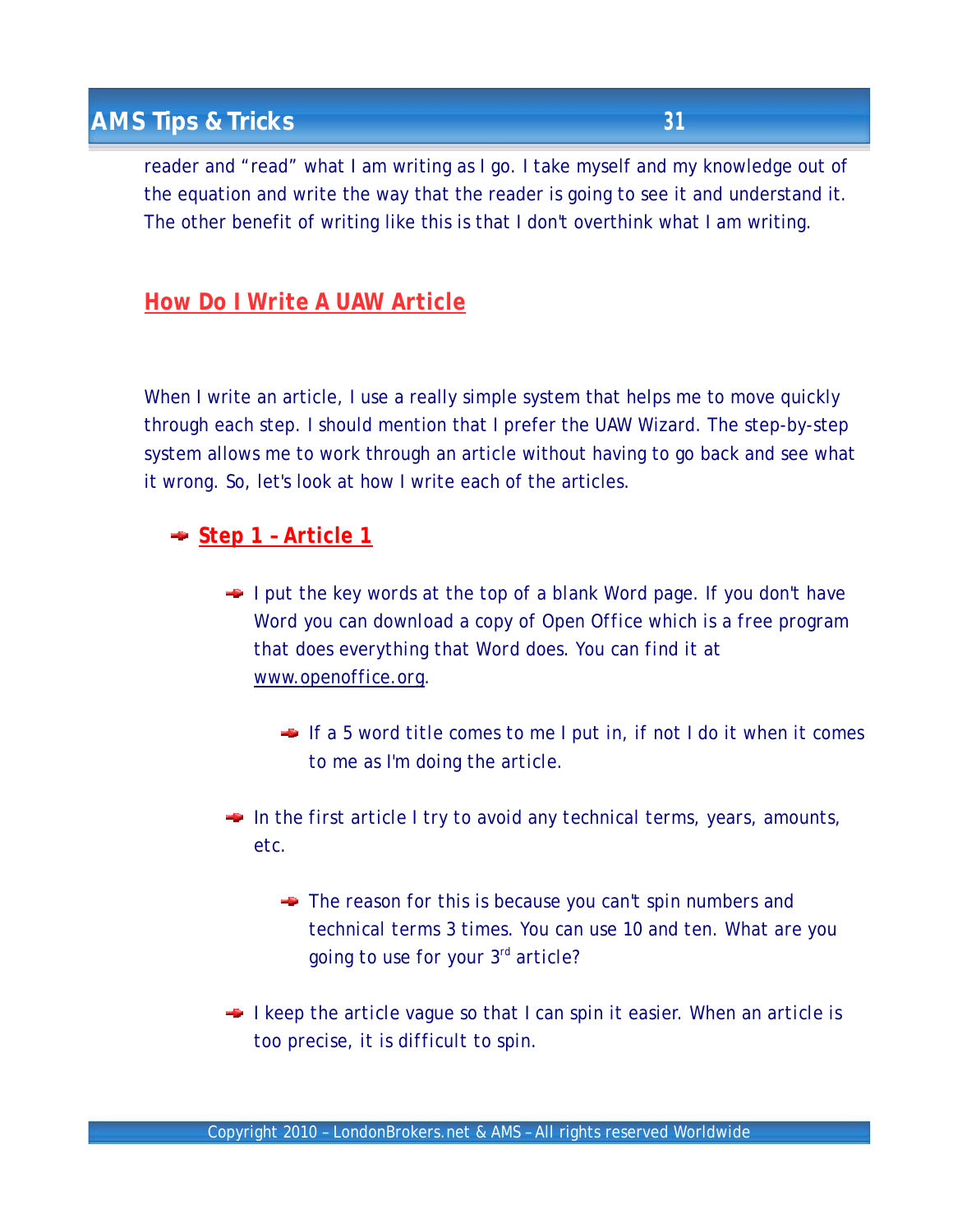- *When the article is completed I do a spell check then transfer it to the UAW form where I do another spell check.*
	- *I know that a lot of words are not in the UAW spell check. They are working on it and eventually they will all be there. But for now just be positive that you have the word spelled correctly before you move on.*
	- *When I have the article in spell check, I read it to make sure that I have not made any grammatical errors. This is the easiest place to get a look at what I have written.*
	- *I click "submit"*

#### *Step 2 – Article 2*

- *I always read the paragraph from the last sentence to the 1st . The reason that I do this is because when I am trying to spin a paragraph, my brain can switch to a new thought pattern if I get away from the first article as quickly as possible.*
- *I know that I have the correct number of words in the paragraphs that are showing, so when if I rephrase a paragraph and am short a line, I know that I need to add a line in one of the other paragraphs.*
- *Once I have completed the article, I run a spell check on each paragraph.*
	- *I read each paragraph while it is in spell check to be sure that I have not made any grammatical errors.*
- *I click "Check" and if there are no errors, I click "submit"*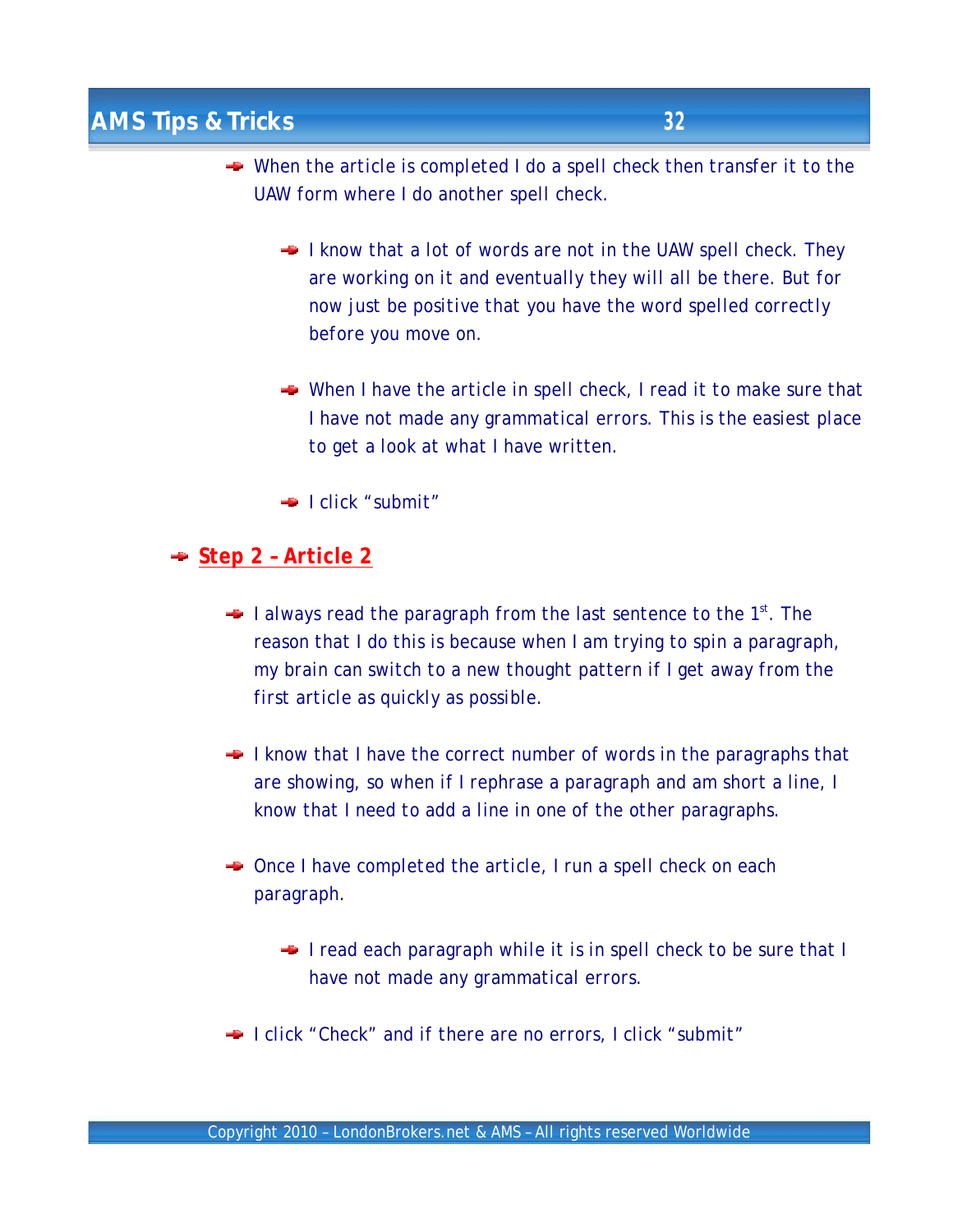## *Step 3 – Article 3*

- *This time, I am looking at the first article in each paragraph, but I read The first sentence, last sentence, and middle sentence. Then reword what I have read and type the paragraph.*
- *I do this for each of the paragraphs*
- *Spell Check each of the paragraphs, read while in spell check and make any corrections.*
- *Click "check" then click "submit"*

*Now I have a couple of tricks that I do when I have to get up, take care of distractions or do something else that you may find helpful.*

- *If you are getting up from your computer, click check no matter where you are on the article.*
- *You will get an error message that says your article is not long enough, etc.*

#### *BUT*

*When you get that error message, you article has been saved.*

*Now I can go take care of business, come back and click the refresh button on my browser, log back in and all the information I typed in will be where it should be.*